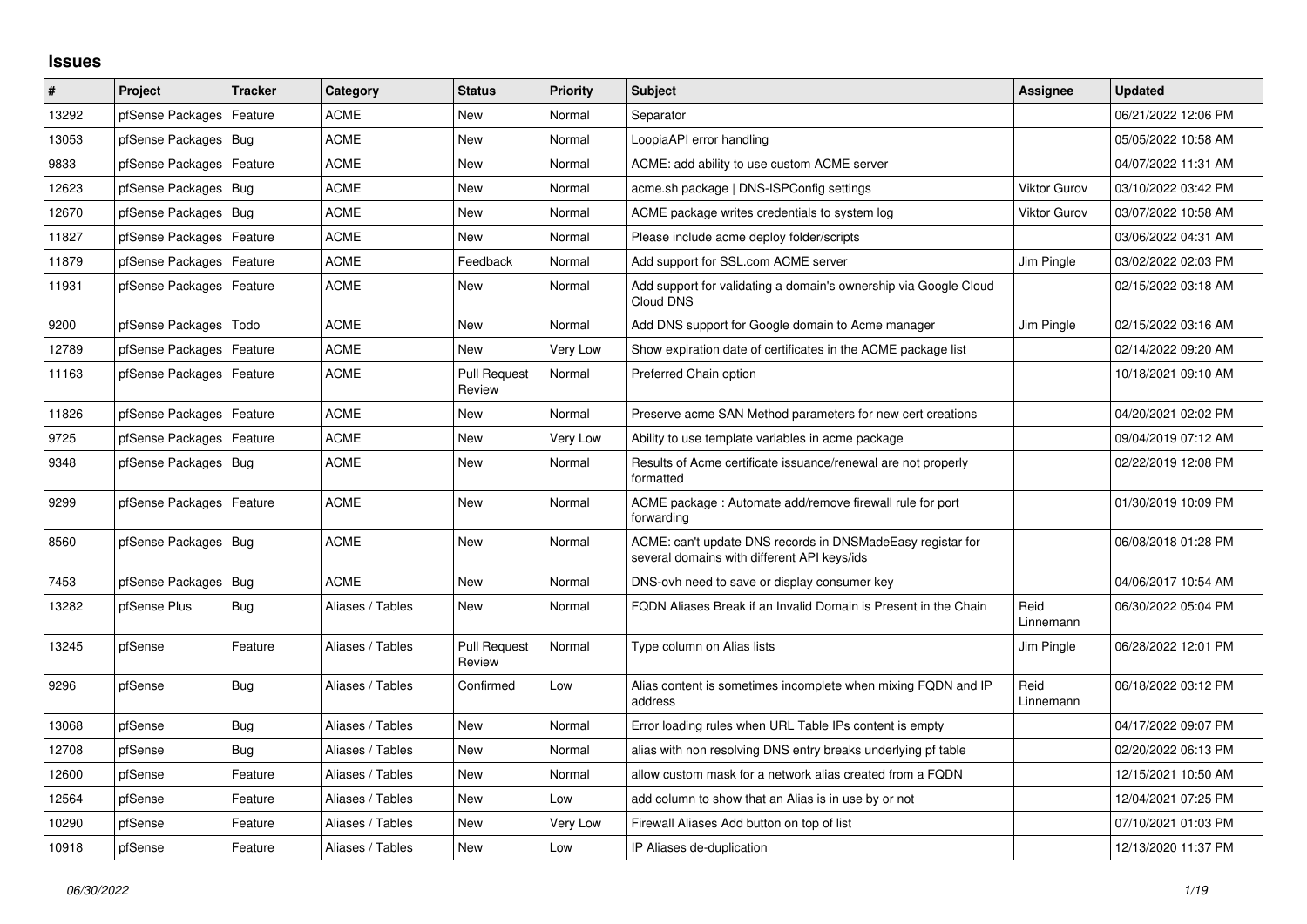| $\vert$ # | Project          | <b>Tracker</b> | Category         | <b>Status</b>                 | <b>Priority</b> | <b>Subject</b>                                                                                                | Assignee              | <b>Updated</b>      |
|-----------|------------------|----------------|------------------|-------------------------------|-----------------|---------------------------------------------------------------------------------------------------------------|-----------------------|---------------------|
| 7665      | pfSense          | <b>Bug</b>     | Aliases / Tables | New                           | Normal          | Host range validation for Aliases is not strict enough                                                        |                       | 08/21/2019 11:01 AM |
| 5735      | pfSense          | Feature        | Aliases / Tables | New                           | Very Low        | Automaticaly add DHCP leases to alias list or make it readable in<br>selected fields                          |                       | 08/21/2019 11:01 AM |
| 4195      | pfSense          | Feature        | Aliases / Tables | <b>New</b>                    | Low             | Aliases: sections                                                                                             |                       | 08/21/2019 11:01 AM |
| 3387      | pfSense          | Feature        | Aliases / Tables | New                           | Normal          | process alias urltable Frequency                                                                              |                       | 08/21/2019 11:01 AM |
| 1979      | pfSense          | Feature        | Aliases / Tables | <b>New</b>                    | Normal          | Add some default read-only system aliases                                                                     | Jim Pingle            | 08/21/2019 11:01 AM |
| 11898     | pfSense Packages | Bug            | apcupsd          | New                           | Normal          | PHP error from apcupsd dashboard widget                                                                       |                       | 05/07/2021 09:12 AM |
| 11375     | pfSense Packages | Bug            | apcupsd          | New                           | Normal          | UPS Type <blank> for USB APC</blank>                                                                          |                       | 02/26/2021 11:10 AM |
| 10845     | pfSense Packages | Bug            | apcupsd          | New                           | Normal          | apcupsd doesn't stop when not enabled                                                                         |                       | 08/24/2020 10:16 AM |
| 8454      | pfSense Packages | <b>Bug</b>     | arpwatch         | New                           | Very Low        | Arpwatch package break email notifications from other sources                                                 |                       | 06/23/2022 07:49 PM |
| 12812     | pfSense Packages | Feature        | arpwatch         | New                           | Normal          | Would it be helpful if the FreeBSD net-mgmt/arpwatch port had an<br>option to use mail/dma for mail delivery? |                       | 02/16/2022 06:09 PM |
| 12101     | pfSense Packages | <b>Bug</b>     | arpwatch         | Assigned                      | Normal          | ArpWatch Suppression Mac for "flip-flop" not suppressing                                                      | Viktor Gurov          | 10/09/2021 07:19 PM |
| 13093     | pfSense          | Bug            | Authentication   | In Progress                   | Normal          | LDAP authentication fails with extended query and RFC2307 group<br>lookups enabled                            | Chris Linstruth       | 06/28/2022 06:09 PM |
| 12225     | pfSense          | Bug            | Authentication   | <b>Pull Request</b><br>Review | Normal          | Group membership field is not needed for remote groups                                                        | Viktor Gurov          | 06/28/2022 12:01 PM |
| 11626     | pfSense Plus     | <b>Bug</b>     | Authentication   | <b>New</b>                    | Normal          | Google LDAP connection failed due to lack of SNI for TLS 1.3                                                  | Luiz Souza            | 06/27/2022 07:23 AM |
| 12546     | pfSense Plus     | Feature        | Authentication   | New                           | Normal          | Add 2FA Support to pfSense Plus Local Database Authentication                                                 |                       | 06/25/2022 05:30 PM |
| 10352     | pfSense          | <b>Bug</b>     | Authentication   | New                           | Very Low        | RADIUS authentication fails with MSCHAPv1 or MSCHAPv2 when<br>passwords contain international characters      |                       | 06/20/2022 04:04 PM |
| 13260     | pfSense          | Feature        | Authentication   | <b>New</b>                    | Normal          | Add support for OpenVPN static-challenge                                                                      |                       | 06/09/2022 02:04 PM |
| 12095     | pfSense          | Bug            | Authentication   | New                           | Normal          | Memory leak in pcscd                                                                                          |                       | 06/01/2022 01:01 PM |
| 9165      | pfSense          | Feature        | Authentication   | <b>New</b>                    | Normal          | only IPs can be added to sshguard whitelist                                                                   |                       | 04/21/2022 12:39 PM |
| 12863     | pfSense          | Feature        | Authentication   | New                           | Very Low        | dynamically tune sha512crypt rounds                                                                           | Jim Pingle            | 03/19/2022 12:53 PM |
| 12726     | pfSense          | Bug            | Authentication   | New                           | Normal          | LDAP select container button auto populate                                                                    |                       | 01/25/2022 01:48 PM |
| 12715     | pfSense          | <b>Bug</b>     | Authentication   | New                           | Normal          | Long system startup time when LDAP is configured and unavailable<br>during startup.                           | Christian<br>McDonald | 01/24/2022 05:50 AM |
| 10843     | pfSense          | Feature        | Authentication   | New                           | Normal          | Allow user manager settings to specify multiple authentication<br>servers                                     |                       | 01/13/2022 07:22 AM |
| 4242      | pfSense          | Feature        | Authentication   | New                           | Normal          | Two Factor or OTP Authentication for Admin Interface                                                          |                       | 01/04/2022 12:07 PM |
| 12091     | pfSense          | Feature        | Authentication   | New                           | Normal          | RFE: Add support for sssd authentication                                                                      |                       | 12/10/2021 04:55 PM |
| 12519     | pfSense          | <b>Bug</b>     | Authentication   | New                           | Normal          | Fail authentication using special character in password via the LDAP<br>connector                             |                       | 11/12/2021 07:39 AM |
| 12458     | pfSense          | Feature        | Authentication   | New                           | Normal          | Use "unixHomeDirectory" instead of "homeDirectory" when LDAP<br>authentication server is Active Directory     |                       | 10/15/2021 08:18 AM |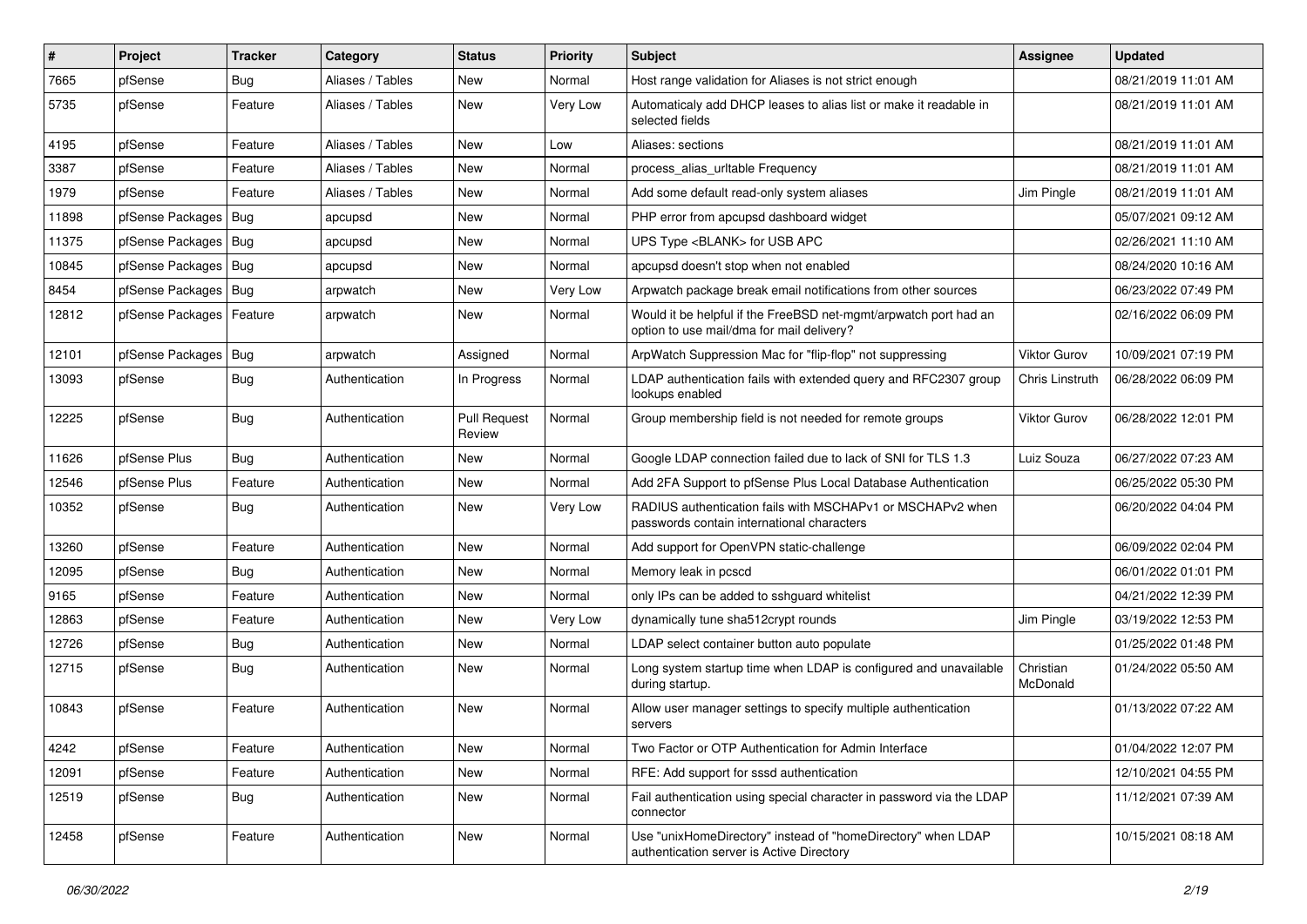| $\vert$ # | Project                    | <b>Tracker</b> | Category         | <b>Status</b> | <b>Priority</b> | Subject                                                                                                                             | <b>Assignee</b>       | <b>Updated</b>      |
|-----------|----------------------------|----------------|------------------|---------------|-----------------|-------------------------------------------------------------------------------------------------------------------------------------|-----------------------|---------------------|
| 12283     | pfSense                    | <b>Bug</b>     | Authentication   | New           | Normal          | LDAP/RADIUS authentication servers configuration does not allow<br>source IP address to be specified                                |                       | 08/20/2021 01:15 AM |
| 11920     | pfSense Plus               | Feature        | Authentication   | <b>New</b>    | Normal          | SAML Authentication for pfSense (VPN and webConfigurator)                                                                           |                       | 05/14/2021 12:56 AM |
| 6742      | pfSense                    | Feature        | Authentication   | New           | Normal          | OAuth2 authentication for OpenVPN (and for FreeRadius)                                                                              | Jim Thompson          | 10/19/2020 09:19 AM |
| 10765     | pfSense                    | <b>Bug</b>     | Authentication   | New           | Normal          | Ampersands in Idap extended query are escaped twice                                                                                 |                       | 09/02/2020 07:55 AM |
| 8087      | pfSense                    | <b>Bug</b>     | Authentication   | <b>New</b>    | Normal          | Provide Calling-Station-ID to RADIUS backed VPN connections                                                                         |                       | 06/06/2020 05:36 AM |
| 8775      | pfSense                    | Feature        | Authentication   | New           | Very Low        | Use SRV record for LDAP Authentication                                                                                              |                       | 05/06/2020 07:49 AM |
| 9937      | pfSense                    | Feature        | Authentication   | <b>New</b>    | Normal          | OpenVPN Login User Privilege                                                                                                        |                       | 11/29/2019 08:46 AM |
| 5825      | pfSense                    | Feature        | Authentication   | New           | Normal          | Allow EAP-RADIUS for authentication servers                                                                                         |                       | 08/21/2019 10:32 AM |
| 4098      | pfSense                    | Feature        | Authentication   | <b>New</b>    | Normal          | Add option to force a password change on login                                                                                      |                       | 08/21/2019 10:31 AM |
| 8694      | pfSense                    | Feature        | Authentication   | New           | Very Low        | Client CA Auth for PFSense WebGui                                                                                                   |                       | 08/21/2019 09:25 AM |
| 9288      | pfSense                    | Feature        | Authentication   | <b>New</b>    | Normal          | SSHGuard add pfSense signature in standard                                                                                          |                       | 08/14/2019 01:19 PM |
| 9222      | pfSense                    | Feature        | Authentication   | New           | Normal          | Add sshguard log when release an IP                                                                                                 |                       | 08/14/2019 01:00 PM |
| 5652      | pfSense                    | Bug            | Authentication   | New           | Normal          | Radius IETF Class Group Assignment - Incorrect Standard                                                                             |                       | 08/13/2019 01:39 PM |
| 11266     | pfSense Packages           | Feature        | AutoConfigBackup | <b>New</b>    | Very Low        | Give an option to list restore point in "reverse" order/latest at the top.                                                          |                       | 01/19/2021 06:58 PM |
| 12329     | pfSense Packages           | Feature        | Avahi            | New           | Normal          | Add optional floating firewall rules for IPv4 and IPv6                                                                              |                       | 02/09/2022 04:43 PM |
| 12767     | pfSense Packages   Bug     |                | Avahi            | New           | Normal          | Package radavahi-daemon does does not exist in current pfSense<br>version and it has been removed"" message on pfSense 2.7 restore  |                       | 02/07/2022 11:28 AM |
| 13039     | pfSense Packages   Feature |                | AWS VPC          | New           | Normal          | Handle transit gateway VPNs in the AWS VPN wizard                                                                                   |                       | 04/11/2022 07:31 AM |
| 9497      | pfSense Packages   Bug     |                | AWS VPC          | New           | Normal          | AWS VPN Wizard: WebGUI times out.                                                                                                   |                       | 11/13/2019 10:07 AM |
| 9495      | pfSense Packages   Bug     |                | AWS VPC          | <b>New</b>    | Normal          | AWS VPC VPN wizard produces incorrect config (SHA256 should<br>be SHA1)                                                             |                       | 08/19/2019 02:45 PM |
| 10900     | pfSense Packages   Bug     |                | Backup           | Feedback      | Normal          | /packages/backup/backup.php?a=download&t=backup HTTP 504,<br>or Sends PHP Error Message as ASCII/Text file Named<br>pfsense.bak.tgz |                       | 04/05/2022 01:51 AM |
| 11098     | pfSense Packages   Bug     |                | Backup           | Feedback      | Normal          | Backup Files and Directories plugin crashes firewall if /root specified<br>as backup location                                       | Viktor Gurov          | 12/23/2021 10:45 AM |
| 13132     | pfSense                    | <b>Bug</b>     | Backup / Restore | New           | Normal          | Two SSHDATA Sections in Restored Config Breaks Unit                                                                                 | Jim Pingle            | 06/29/2022 07:53 AM |
| 13289     | pfSense                    | <b>Bug</b>     | Backup / Restore | New           | Low             | Attempting to restore a 0 byte "config.xml" prints an error that the<br>file cannot be read                                         |                       | 06/28/2022 12:01 PM |
| 13205     | pfSense Docs               | New Content    | Backup / Restore | Feedback      | Normal          | ZFS Boot Environment documentation                                                                                                  | Christian<br>McDonald | 05/31/2022 10:55 AM |
| 12774     | pfSense                    | <b>Bug</b>     | Backup / Restore | New           | Normal          | Picture widget image is not saved in backup                                                                                         |                       | 04/04/2022 04:48 AM |
| 12553     | pfSense                    | Feature        | Backup / Restore | New           | Normal          | Auto Config Backup: Allow selecting multiple backups for deletion                                                                   |                       | 02/22/2022 04:27 AM |
| 1738      | pfSense                    | <b>Bug</b>     | Backup / Restore | New           | Very Low        | Restore fails when username in backup is not matching                                                                               |                       | 12/11/2021 07:51 PM |
| 12249     | pfSense                    | Bug            | Backup / Restore | New           | Normal          | HAProxy causing failed ACB backups                                                                                                  |                       | 11/15/2021 11:58 PM |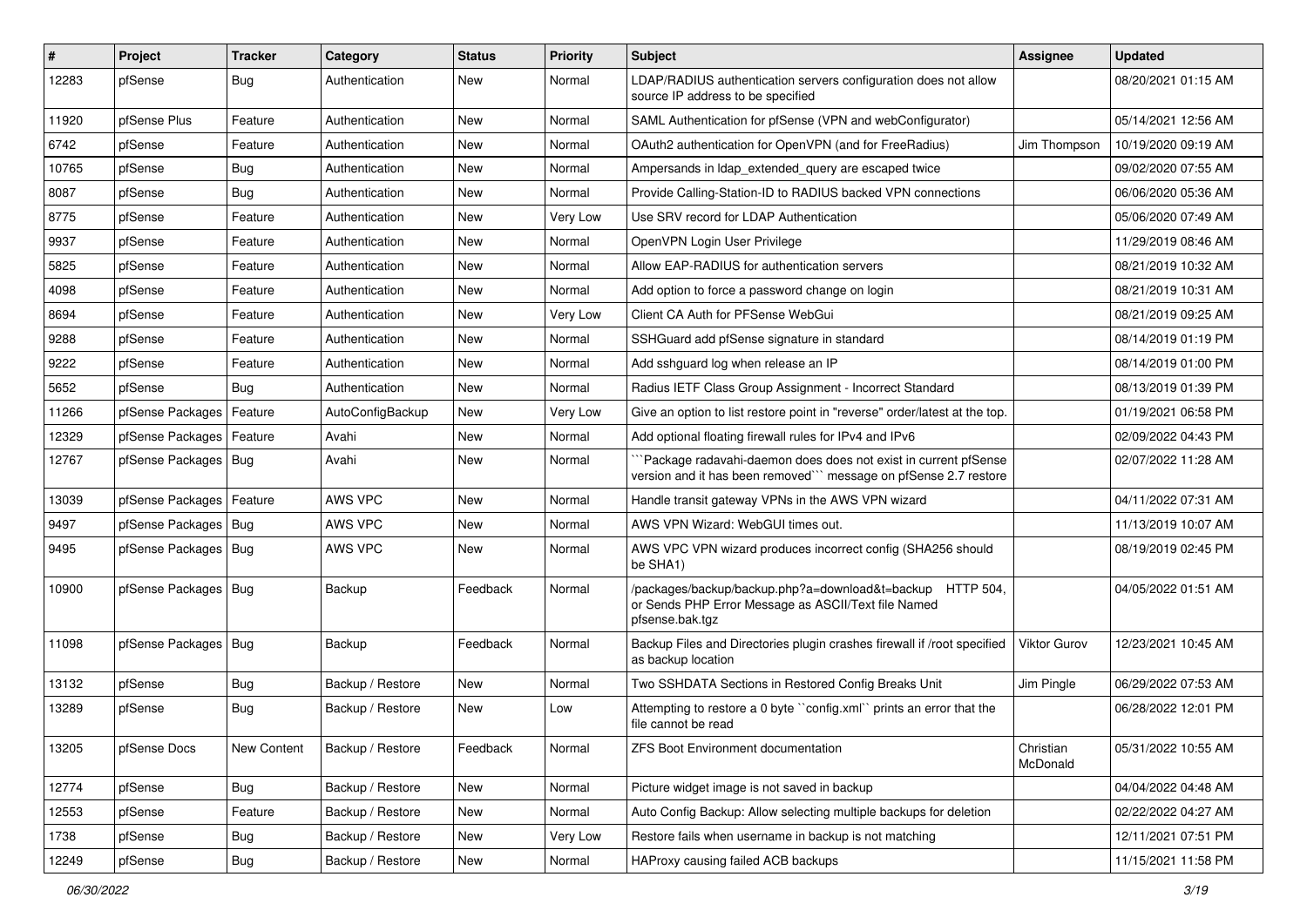| #     | Project                       | <b>Tracker</b> | Category         | <b>Status</b> | <b>Priority</b> | Subject                                                                                                  | <b>Assignee</b>     | <b>Updated</b>      |
|-------|-------------------------------|----------------|------------------|---------------|-----------------|----------------------------------------------------------------------------------------------------------|---------------------|---------------------|
| 286   | pfSense                       | Feature        | Backup / Restore | New           | Normal          | Backup/restore users individually                                                                        |                     | 01/09/2021 03:48 PM |
| 11110 | pfSense                       | Bug            | Backup / Restore | New           | Normal          | Backup file should be checked before restoring a specific area                                           |                     | 12/05/2020 02:50 PM |
| 9775  | pfSense                       | Feature        | Backup / Restore | New           | Normal          | AutoConfigBackup - Rolling per day/hour cap on changes, retention<br>policy                              |                     | 09/20/2019 09:19 AM |
| 7757  | pfSense                       | Bug            | Backup / Restore | <b>New</b>    | Normal          | Auto Config Backup fails to upload unless Default Gateway is up                                          |                     | 08/16/2019 12:47 PM |
| 4681  | pfSense                       | Feature        | Backup / Restore | New           | Normal          | AutoConfigBackup make a way to easily download a saved backup                                            |                     | 08/16/2019 12:46 PM |
| 8076  | pfSense                       | <b>Bug</b>     | Backup / Restore | New           | Normal          | User can easily apply an unusable interface configuration after<br>restore                               |                     | 08/14/2019 10:52 AM |
| 7688  | pfSense                       | Feature        | Backup / Restore | <b>New</b>    | Low             | AutoConfigBackup - Info Icon - username only                                                             |                     | 10/22/2017 10:46 AM |
| 3697  | pfSense                       | Feature        | Backup / Restore | New           | Normal          | New backup/restore area: Certificates                                                                    |                     | 03/11/2017 11:30 AM |
| 6608  | pfSense                       | Feature        | Backup / Restore | New           | Low             | backup and restore dhcp                                                                                  |                     | 07/13/2016 04:09 PM |
| 3696  | pfSense                       | Feature        | Backup / Restore | <b>New</b>    | Normal          | Multiple items backup/restore                                                                            |                     | 06/06/2014 02:33 PM |
| 1367  | pfSense                       | Feature        | Backup / Restore | <b>New</b>    | Normal          | Input validation on partial config restores                                                              |                     | 03/21/2011 01:16 AM |
| 13114 | pfSense Packages              | Bug            | <b>BIND</b>      | Feedback      | Normal          | BIND calls rndc in rc stop when named is not running                                                     | <b>Stuart Wyatt</b> | 05/04/2022 12:41 PM |
| 10445 | pfSense Packages   Bug        |                | <b>BIND</b>      | Feedback      | Normal          | BIND crashed when added RPZ, rpz is not a master or slave zone.                                          |                     | 04/21/2022 12:40 PM |
| 10330 | pfSense Packages   Bug        |                | <b>BIND</b>      | Feedback      | Normal          | BIND zone configuration displays wrong DS resource record with<br>inline DNSSEC signing enabled          |                     | 04/21/2022 12:40 PM |
| 9916  | pfSense Packages   Feature    |                | <b>BIND</b>      | Feedback      | Normal          | Check allow-transfer in custom option when the zone is slave                                             |                     | 04/21/2022 12:40 PM |
| 11343 | pfSense Packages   Bug        |                | <b>BIND</b>      | Feedback      | Low             | Invalid link to pfSense-pkg-bind changelog                                                               | <b>Viktor Gurov</b> | 04/05/2022 08:12 AM |
| 13002 | pfSense Packages   Regression |                | <b>BIND</b>      | Feedback      | Normal          | BIND 9.16_13 could not find existing DNSSEC keys at<br>/cf/named/etc/namedb/keys due to directory change | <b>Viktor Gurov</b> | 03/31/2022 12:14 PM |
| 12869 | pfSense Packages   Bug        |                | <b>BIND</b>      | Feedback      | Normal          | Bind DNS Package AAAA filtering Broken on new ZFS Installs                                               | <b>Viktor Gurov</b> | 03/09/2022 12:38 PM |
| 10693 | pfSense Packages   Bug        |                | <b>BIND</b>      | New           | Normal          | pfSense Bind Zone Editor UI does not update zone serial number<br>when a change is made                  |                     | 09/01/2021 12:51 AM |
| 11634 | pfSense Packages   Regression |                | <b>BIND</b>      | New           | Normal          | bind hangs when pfsense is reconnecting as an openypn client to a<br>TUN openvpn server                  |                     | 03/14/2021 07:23 AM |
| 11563 | pfSense Packages   Bug        |                | <b>BIND</b>      | New           | High            | BIND GUI writes TXT records > 255 characters                                                             |                     | 02/27/2021 07:11 AM |
| 11074 | pfSense Packages   Bug        |                | <b>BIND</b>      | New           | Low             | bind Zone Settings Zones, Save button opens "Confirmation<br>required to save changes"                   |                     | 11/16/2020 11:08 AM |
| 10760 | pfSense Packages   Bug        |                | <b>BIND</b>      | <b>New</b>    | High            | pfSense BIND 9.14.12 server terminates due to assertion failure                                          |                     | 07/11/2020 04:53 PM |
| 8146  | pfSense Packages   Feature    |                | <b>BIND</b>      | New           | Normal          | Zone Domain Records more powerfull for BIND Zones                                                        |                     | 08/13/2019 09:39 AM |
| 8197  | pfSense Packages   Bug        |                | <b>BIND</b>      | New           | Normal          | BIND UI fails to properly update zone with inline DNSSEC signing<br>enabled                              |                     | 02/18/2019 05:23 PM |
| 8199  | pfSense Packages   Feature    |                | <b>BIND</b>      | New           | Normal          | Support reordering and/or sort alphabetically across BIND package                                        |                     | 12/12/2017 02:05 AM |
| 12782 | pfSense                       | Todo           | Build / Release  | New           | Normal          | Disable compatibility flag                                                                               | <b>Brad Davis</b>   | 06/28/2022 12:01 PM |
| 4472  | pfSense                       | Feature        | Build / Release  | New           | Normal          | Cryptographically sign every (sub-)release                                                               |                     | 08/13/2019 12:53 PM |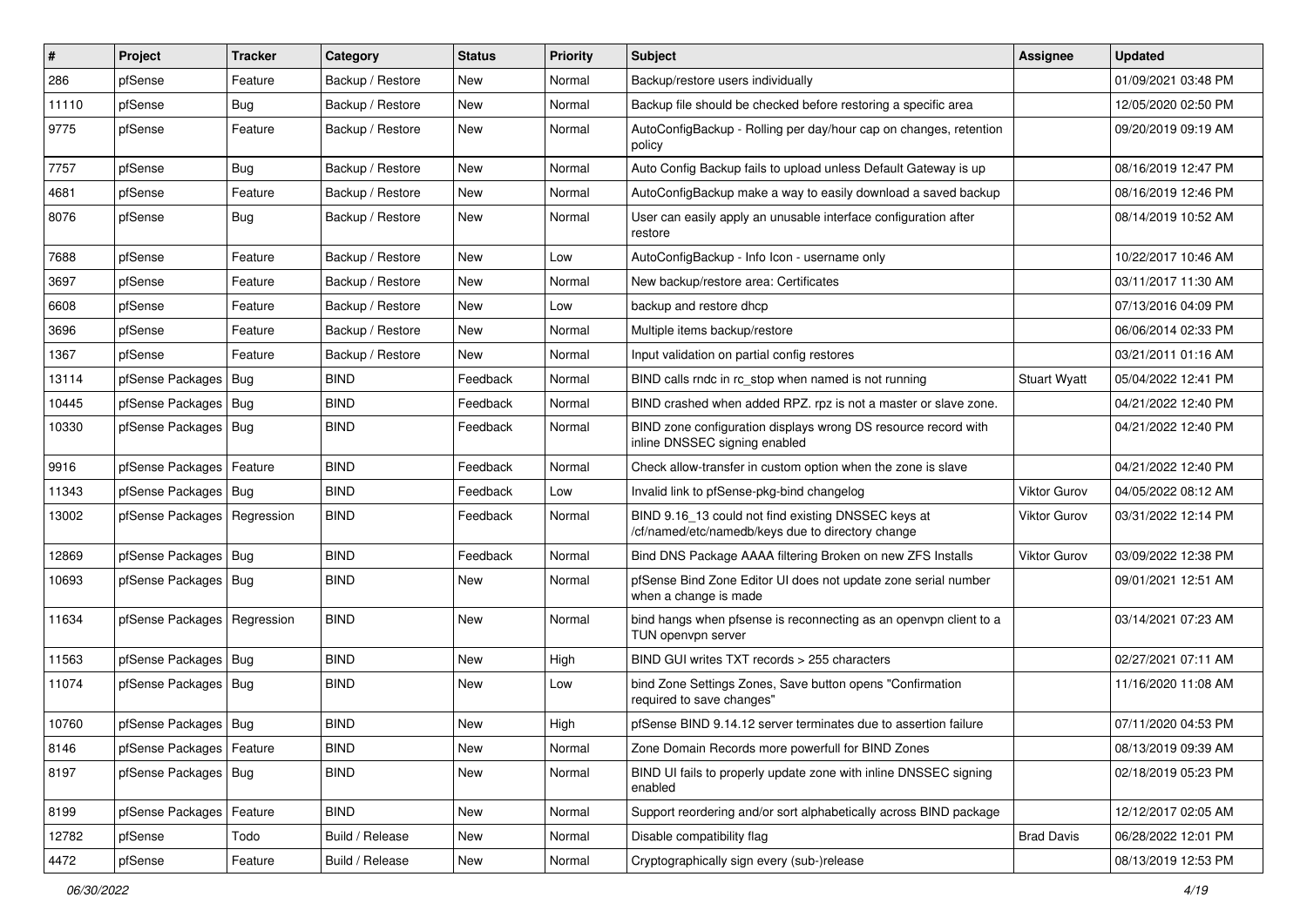| #     | <b>Project</b> | <b>Tracker</b> | Category       | <b>Status</b>                 | Priority | <b>Subject</b>                                                                                        | <b>Assignee</b>      | <b>Updated</b>      |
|-------|----------------|----------------|----------------|-------------------------------|----------|-------------------------------------------------------------------------------------------------------|----------------------|---------------------|
| 13323 | pfSense        | Bug            | Captive Portal | New                           | Normal   | Captive Portal breaks policy based routing for mac address<br>bypassed clients after upgrade to 22.05 | Kristof Provost      | 06/30/2022 09:46 AM |
| 13290 | pfSense        | Regression     | Captive Portal | Feedback                      | Normal   | Error "dummynet: bad switch 21!" with Captive Portals and Limiters<br>active                          |                      | 06/30/2022 08:06 AM |
| 13272 | pfSense        | <b>Bug</b>     | Captive Portal | <b>Pull Request</b><br>Review | Very Low | Voucher CSV output has leading space before voucher code                                              | Jim Pingle           | 06/28/2022 12:01 PM |
| 1831  | pfSense        | Feature        | Captive Portal | New                           | Normal   | Captive portal IPv6 support                                                                           | Reid<br>Linnemann    | 06/28/2022 12:01 PM |
| 13215 | pfSense        | Bug            | Captive Portal | Assigned                      | Normal   | Allowed MAC/IP/Hostname traffic counts for authorized users                                           | Reid<br>Linnemann    | 05/31/2022 05:31 PM |
| 13226 | pfSense        | Bug            | Captive Portal | Confirmed                     | Normal   | Captive Portal doesn't disconnect established OpenVPN link                                            | Reid<br>Linnemann    | 05/30/2022 10:38 AM |
| 13229 | pfSense Docs   | Todo           | Captive Portal | Feedback                      | Normal   | Update documentation for IPFW to PF transition for Limiters and<br>Captive Portal                     | Jim Pingle           | 05/27/2022 03:04 PM |
| 13220 | pfSense        | Feature        | Captive Portal | New                           | Very Low | Voucher per-roll bandwidth restrictions and traffic quotas                                            |                      | 05/26/2022 08:16 AM |
| 13219 | pfSense        | Feature        | Captive Portal | New                           | Very Low | Enable/Disable single voucher roll                                                                    |                      | 05/26/2022 08:14 AM |
| 12730 | pfSense        | <b>Bug</b>     | Captive Portal | New                           | Normal   | RADIUS accounting does not work if WAN is down                                                        |                      | 01/26/2022 05:13 AM |
| 12648 | pfSense        | Bug            | Captive Portal | New                           | Normal   | Undocumented variables 'listenporthttp' and 'listenporthttps'                                         |                      | 12/28/2021 10:44 AM |
| 12357 | pfSense        | Bug            | Captive Portal | New                           | Normal   | Captive Portal popup Logout button loads full login page in popup<br>when clicked                     |                      | 10/27/2021 12:10 PM |
| 12467 | pfSense        | Bug            | Captive Portal | <b>New</b>                    | Normal   | CP error on client disconnect after reboot                                                            |                      | 10/17/2021 05:35 AM |
| 11379 | pfSense        | Feature        | Captive Portal | <b>New</b>                    | Normal   | <b>Template Roll Printer</b>                                                                          |                      | 02/07/2021 05:26 AM |
| 11189 | pfSense        | Feature        | Captive Portal | <b>New</b>                    | Normal   | Captive Portal - Tarpit option                                                                        |                      | 12/23/2020 06:44 PM |
| 3377  | pfSense        | Feature        | Captive Portal | <b>New</b>                    | Normal   | OAuth2 authentication in captive portal                                                               | Jim Thompson         | 10/19/2020 09:13 AM |
| 9970  | pfSense        | Feature        | Captive Portal | <b>New</b>                    | Low      | Captive Portal and SAML2 Integration                                                                  | Mauro Braggio        | 10/12/2020 07:39 AM |
| 9627  | pfSense        | Feature        | Captive Portal | <b>New</b>                    | Normal   | Captive Portal only shows authenticated users                                                         |                      | 08/14/2019 02:48 PM |
| 385   | pfSense        | Feature        | Captive Portal | <b>New</b>                    | Normal   | Reverse captive portal                                                                                |                      | 08/13/2019 12:23 PM |
| 7553  | pfSense        | Bug            | Captive Portal | Confirmed                     | Very Low | Captive portal on a parent interface blocks traffic on VLAN interfaces<br>too                         |                      | 08/19/2018 03:15 PM |
| 1924  | pfSense        | Feature        | Captive Portal | New                           | Normal   | Ability of CP's allowed IP addresses to use aliases                                                   |                      | 07/26/2018 04:28 AM |
| 7971  | pfSense        | Feature        | Captive Portal | New                           | Normal   | Allow import, export and synchronization of MACs under Captive<br>Portal service                      |                      | 10/19/2017 04:56 AM |
| 2963  | pfSense        | Feature        | Captive Portal | <b>New</b>                    | Normal   | Captive Portal MAC authentication request                                                             |                      | 08/22/2017 09:09 PM |
| 6956  | pfSense        | Feature        | Captive Portal | <b>New</b>                    | Normal   | Allow more control over concurrent logins                                                             |                      | 11/23/2016 12:01 PM |
| 2573  | pfSense        | Feature        | Captive Portal | New                           | Normal   | Captive Portal support of RADIUS POD (Packet of Disconnect)                                           |                      | 10/17/2016 03:14 AM |
| 1675  | pfSense        | <b>Bug</b>     | Captive Portal | New                           | Normal   | Captive portal logout problems with pop-up blockers.                                                  | <b>Jared Dillard</b> | 03/28/2016 01:37 PM |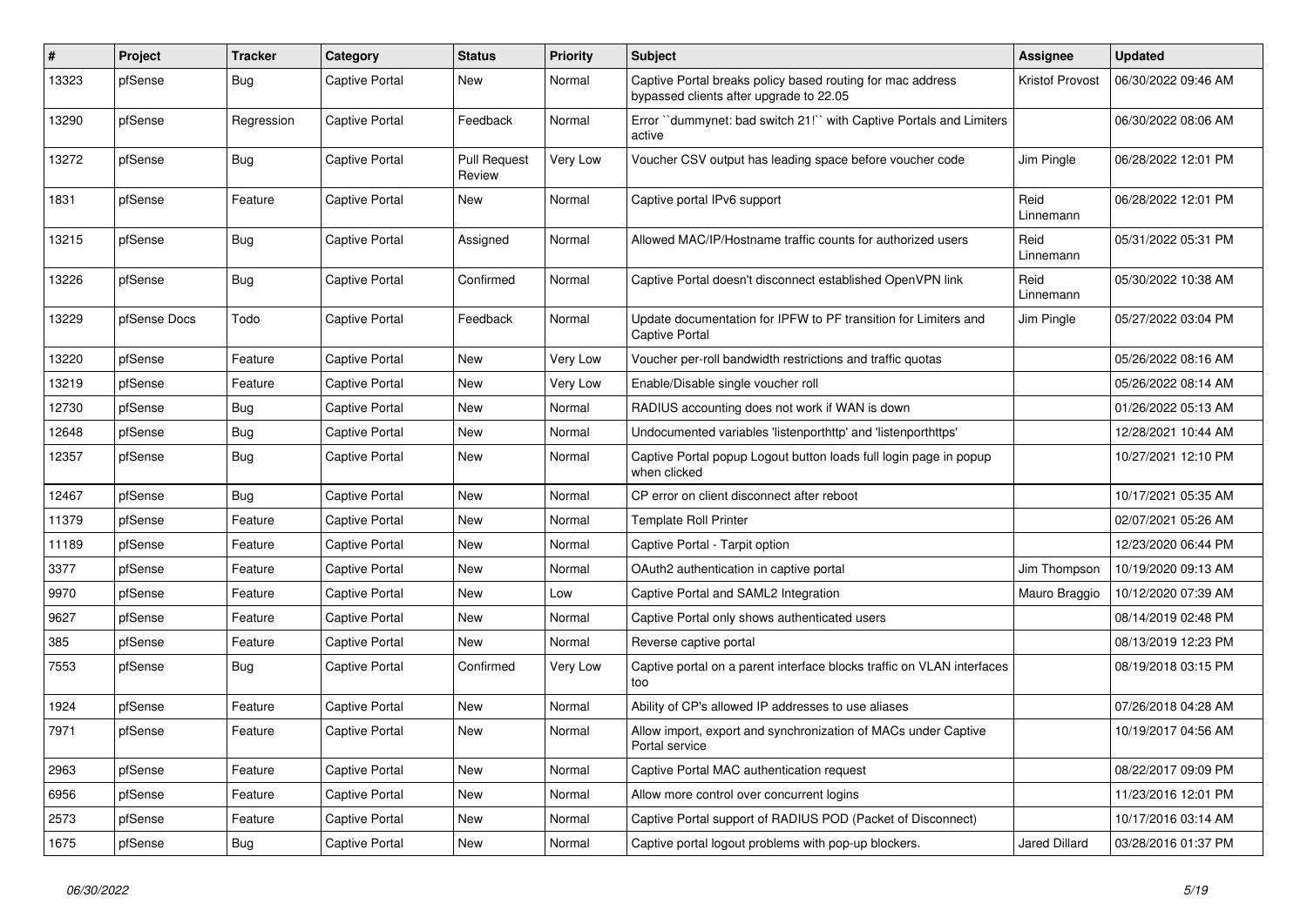| #     | Project                    | Tracker    | Category              | <b>Status</b>                 | <b>Priority</b> | Subject                                                                                                 | Assignee   | <b>Updated</b>      |
|-------|----------------------------|------------|-----------------------|-------------------------------|-----------------|---------------------------------------------------------------------------------------------------------|------------|---------------------|
| 2025  | pfSense                    | Feature    | Captive Portal        | New                           | Normal          | Captive Portal: Easy accessible Logout page instead of Logout<br>pop-up window                          |            | 02/06/2016 04:59 AM |
| 5658  | pfSense                    | Bug        | <b>Captive Portal</b> | Confirmed                     | Low             | Files with the same name cannot be uploaded to multiple captive<br>portal zones                         |            | 12/18/2015 07:19 PM |
| 4724  | pfSense                    | Feature    | <b>Captive Portal</b> | <b>New</b>                    | Low             | Captive Portal Status Add Client Hostname                                                               |            | 05/22/2015 08:38 AM |
| 3053  | pfSense                    | Feature    | Captive Portal        | New                           | Normal          | Automatically add DHCP static addresses to CP passthru-mac                                              |            | 06/21/2013 11:54 AM |
| 2545  | pfSense                    | Feature    | Captive Portal        | New                           | Low             | CaptivePortal: Custom "Re-authenticate every x minutes"                                                 |            | 07/08/2012 05:21 PM |
| 13110 | pfSense                    | <b>Bug</b> | CARP                  | <b>New</b>                    | Very Low        | changing CARP VIP address does not update outbound NAT<br>interface IP                                  |            | 05/03/2022 02:52 PM |
| 8100  | pfSense                    | <b>Bug</b> | CARP                  | New                           | Normal          | pfsync Initially Deletes States on Primary for Connections<br>Established through Secondary             | Luiz Souza | 02/08/2022 12:59 PM |
| 5849  | pfSense                    | <b>Bug</b> | CARP                  | New                           | Normal          | Routing fail on CARP IPsec                                                                              |            | 12/18/2021 04:41 PM |
| 2218  | pfSense                    | Feature    | CARP                  | New                           | Normal          | Ability to delay CARP master status at boot time                                                        |            | 03/03/2021 11:57 AM |
| 8567  | pfSense                    | <b>Bug</b> | CARP                  | New                           | Normal          | Using IPv6 VIP alias for services may affect CARP IPv6 VIP work                                         |            | 06/12/2018 01:26 PM |
| 8566  | pfSense                    | Bug        | CARP                  | New                           | Normal          | Wrong IPv6 source in NS request in case using of IPv6 alias                                             |            | 06/12/2018 01:26 PM |
| 7648  | pfSense                    | <b>Bug</b> | CARP                  | <b>New</b>                    | Very Low        | SPAN ports on an interface renders CARP HA inoperative                                                  |            | 06/14/2017 09:19 PM |
| 4845  | pfSense                    | <b>Bug</b> | CARP                  | Confirmed                     | High            | CARP preemption doesn't switch to backup where connectivity<br>between systems is lost but not NIC link |            | 07/28/2015 07:55 AM |
| 2099  | pfSense                    | Todo       | CARP                  | <b>New</b>                    | Normal          | Remove "queue" from CARP traffic                                                                        |            | 01/19/2012 10:59 AM |
| 13063 | pfSense Packages   Feature |            | Cellular              | <b>Pull Request</b><br>Review | Normal          | Cellular package shall support more modems and NMEA port                                                |            | 05/06/2022 02:38 PM |
| 10796 | pfSense Packages           | Feature    | Cellular              | Feedback                      | Normal          | Huawei ME909u-521 support                                                                               |            | 04/21/2022 12:40 PM |
| 12737 | pfSense                    | <b>Bug</b> | Certificates          | New                           | Normal          | CApath is not defined by default in curl                                                                |            | 06/28/2022 12:01 PM |
| 13305 | pfSense                    | Feature    | Certificates          | New                           | Normal          | Certificate Revocation page should show expiration date                                                 |            | 06/27/2022 10:26 AM |
| 12894 | pfSense Plus               | <b>Bug</b> | Certificates          | New                           | Low             | duplicating freshly created certificates through refreshing                                             |            | 03/03/2022 02:35 PM |
| 11203 | pfSense                    | <b>Bug</b> | Certificates          | <b>New</b>                    | Normal          | certificate manager very slow                                                                           |            | 12/31/2020 11:57 AM |
| 1257  | pfSense                    | Feature    | Certificates          | <b>Pull Request</b><br>Review | Normal          | Handle encypted CA/Certificate private keys                                                             |            | 10/12/2020 07:12 AM |
| 10258 | pfSense                    | Feature    | Certificates          | <b>New</b>                    | Very Low        | allow to sign CA                                                                                        |            | 02/20/2020 04:20 AM |
| 9889  | pfSense                    | <b>Bug</b> | Certificates          | <b>New</b>                    | Very Low        | CRL check for Intermediate CA CRLs fails                                                                | Jim Pingle | 11/08/2019 11:03 AM |
| 1268  | pfSense                    | Feature    | Certificates          | New                           | Normal          | Allow mass renewing of certs                                                                            |            | 11/01/2019 03:17 PM |
| 7289  | pfSense                    | Bug        | Certificates          | New                           | Low             | Generating 4096bit Certificate                                                                          |            | 08/14/2019 09:56 AM |
| 2276  | pfSense                    | Feature    | Certificates          | New                           | Normal          | Remote CRL fetch support                                                                                |            | 02/06/2016 04:14 AM |
| 13291 | pfSense Docs               | Todo       | Configuration         | New                           | Low             | Notification documentation                                                                              |            | 06/21/2022 10:22 AM |
| 12402 | pfSense Docs               | Todo       | Configuration         | New                           | Normal          | Feedback on Configuration - Advanced Configuration Options -<br>Notifications                           |            | 09/24/2021 12:46 AM |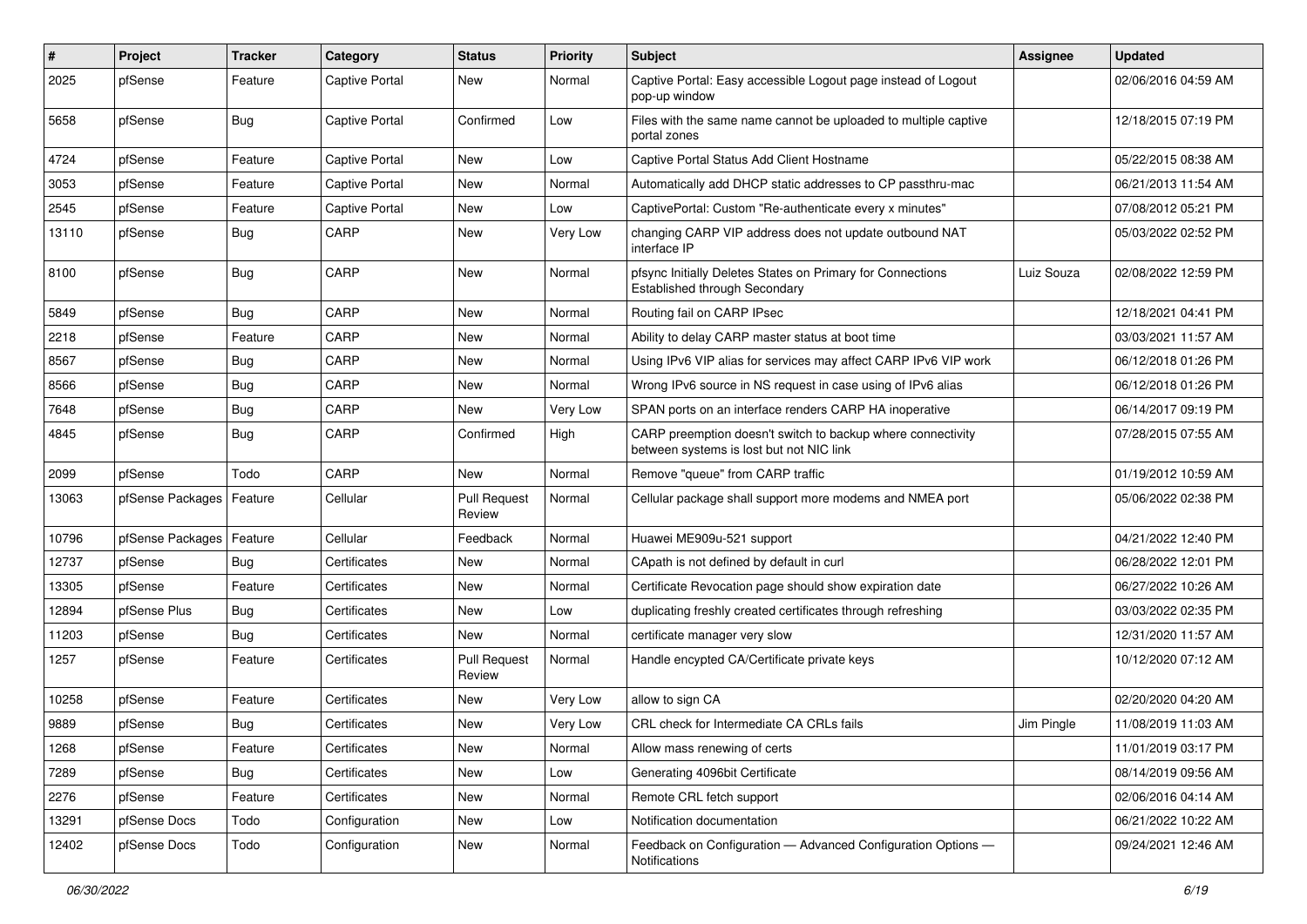| #     | Project                | <b>Tracker</b> | Category                 | <b>Status</b>                 | <b>Priority</b> | Subject                                                                                                               | Assignee            | <b>Updated</b>      |
|-------|------------------------|----------------|--------------------------|-------------------------------|-----------------|-----------------------------------------------------------------------------------------------------------------------|---------------------|---------------------|
| 12098 | pfSense Docs           | Correction     | Configuration            | New                           | Normal          | Feedback on pfSense Configuration Recipes - Accessing a<br>CPE/Modem from Inside the Firewall                         |                     | 07/02/2021 02:30 AM |
| 13288 | pfSense                | Bug            | Configuration<br>Backend | <b>New</b>                    | Normal          | Encode FreeRADIUS Custom Options                                                                                      |                     | 06/20/2022 10:36 AM |
| 13287 | pfSense                | Feature        | Configuration<br>Backend | <b>New</b>                    | Normal          | Encode OpenVPN Custom Options                                                                                         |                     | 06/20/2022 10:33 AM |
| 12483 | pfSense                | <b>Bug</b>     | Configuration<br>Backend | New                           | Normal          | GUI creates inconsistent config.xml                                                                                   |                     | 10/23/2021 06:48 AM |
| 3895  | pfSense                | Feature        | Configuration<br>Backend | <b>New</b>                    | Normal          | Timeout for "Apply change"                                                                                            |                     | 01/25/2021 08:07 AM |
| 10833 | pfSense                | <b>Bug</b>     | Configuration<br>Backend | <b>New</b>                    | Normal          | unbound exits on configuration error when link status flaps on LAN<br>interface                                       |                     | 08/13/2020 11:53 PM |
| 6398  | pfSense                | <b>Bug</b>     | Configuration<br>Backend | <b>New</b>                    | Normal          | If config cannot be loaded due to corruption or bug, it isn't handled<br>gracefully (just stops)                      |                     | 08/13/2019 01:23 PM |
| 5902  | pfSense                | Todo           | Configuration<br>Backend | <b>New</b>                    | Normal          | Use a common place for default values                                                                                 |                     | 08/13/2019 12:53 PM |
| 13258 | pfSense                | <b>Bug</b>     | Console Menu             | <b>Pull Request</b><br>Review | Low             | secret menu option 100                                                                                                | Jim Pingle          | 06/28/2022 12:01 PM |
| 13268 | pfSense                | Todo           | Console Menu             | Ready To Test                 | Normal          | columns don't align nicely in console with medium-long interface<br>names                                             |                     | 06/12/2022 10:32 PM |
| 13249 | pfSense                | <b>Bug</b>     | Console Menu             | <b>New</b>                    | Normal          | Running playback comands multiple times results in PHP error                                                          |                     | 06/06/2022 07:02 AM |
| 6469  | pfSense                | Feature        | Console Menu             | New                           | Normal          | Improve help + self documentation in console PHP shell                                                                |                     | 08/13/2019 01:23 PM |
| 7747  | pfSense                | Feature        | Console Menu             | New                           | Normal          | Minor UI Tweak: Make hitting enter on the console (esp via SSH)<br>should not log you out, but simply redraw the menu |                     | 08/01/2017 04:03 PM |
| 2693  | pfSense                | Feature        | Console Menu             | New                           | Normal          | Allow mapping mapping non-physical interfaces via console                                                             | Mathieu Simon       | 11/27/2012 03:00 PM |
| 11970 | pfSense Packages   Bug |                | Coreboot                 | New                           | Normal          | Netgate Firmware Upgrade Doesn't Work on XG-2758                                                                      |                     | 04/21/2022 12:39 PM |
| 13074 | pfSense Plus           | <b>Bug</b>     | Cryptographic<br>Modules | <b>New</b>                    | Normal          | AES-GCM with SafeXcel on Netgate 2100 causes MBUF overload                                                            |                     | 06/12/2022 11:14 AM |
| 12658 | pfSense Packages       | Feature        | darkstat                 | New                           | Normal          | Adding prometheus metrics to darkstat                                                                                 |                     | 05/27/2022 09:44 PM |
| 13325 | pfSense Plus           | <b>Bug</b>     | Dashboard                | <b>New</b>                    | Normal          | System Information Widget Reloading                                                                                   |                     | 06/30/2022 12:00 PM |
| 12673 | pfSense                | <b>Bug</b>     | Dashboard                | <b>Pull Request</b><br>Review | Normal          | Firewall Logs Widget fails to update at intervals below 5 seconds.                                                    | <b>Viktor Gurov</b> | 06/28/2022 12:01 PM |
| 13168 | pfSense                | Feature        | Dashboard                | New                           | Low             | Multiple Dashboard views for a single user                                                                            |                     | 05/16/2022 07:53 AM |
| 13165 | pfSense                | Feature        | Dashboard                | <b>Pull Request</b><br>Review | Normal          | Feat: live update for Services dashboard widget                                                                       |                     | 05/15/2022 01:48 AM |
| 10395 | pfSense                | Feature        | Dashboard                | New                           | Low             | Add Dashboard System Information support for more PC Engines<br>APU boards                                            |                     | 02/17/2022 01:02 AM |
| 7113  | pfSense                | Bug            | Dashboard                | New                           | Normal          | Interface name in Traffic Graphs                                                                                      |                     | 12/31/2021 05:40 PM |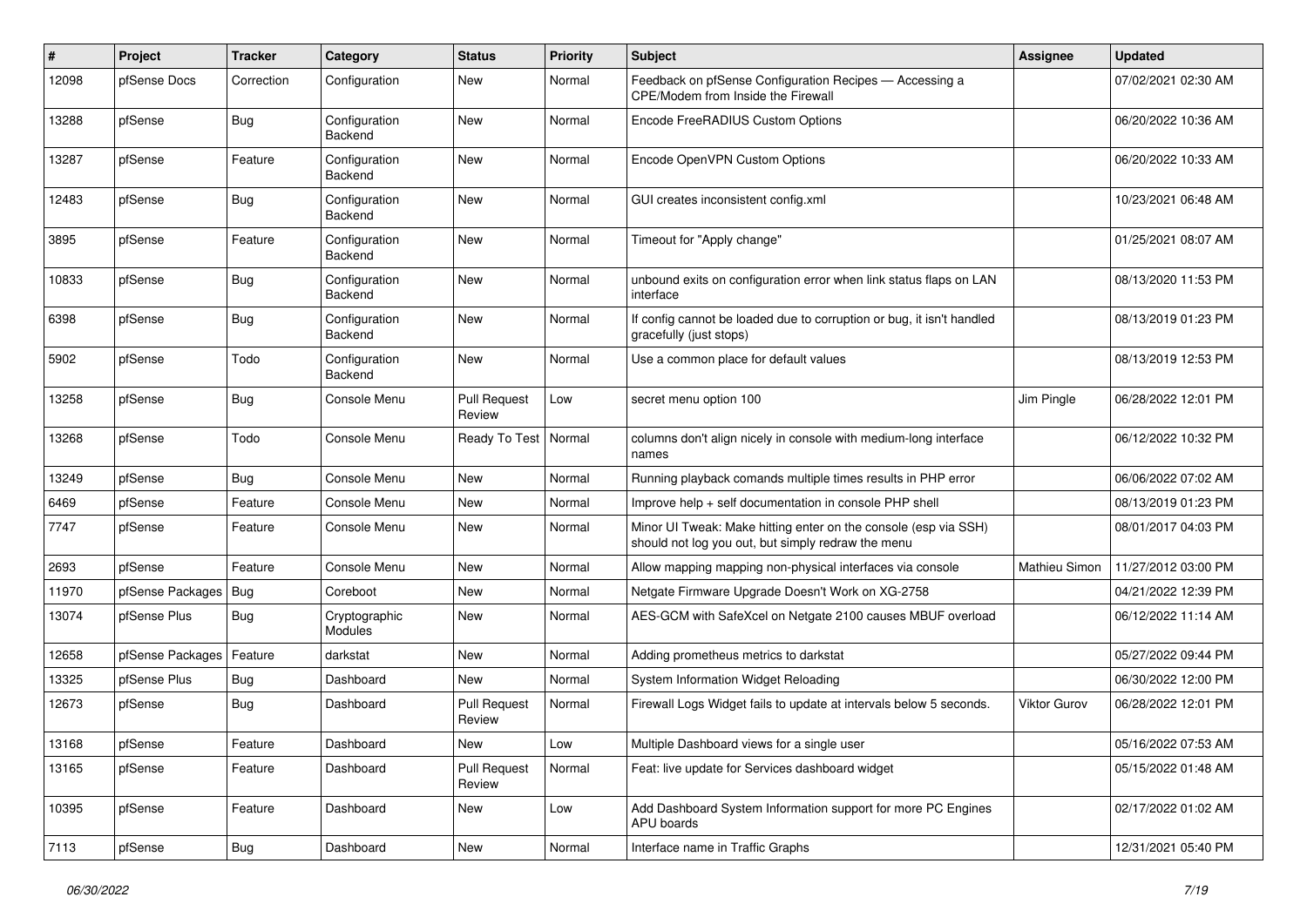| $\vert$ # | Project      | <b>Tracker</b> | Category        | <b>Status</b>                 | <b>Priority</b> | <b>Subject</b>                                                                                         | <b>Assignee</b>      | <b>Updated</b>      |
|-----------|--------------|----------------|-----------------|-------------------------------|-----------------|--------------------------------------------------------------------------------------------------------|----------------------|---------------------|
| 11759     | pfSense      | <b>Bug</b>     | Dashboard       | New                           | Normal          | Traffic graphs on dashboard double upload on pppoe links                                               |                      | 12/30/2021 04:00 AM |
| 7387      | pfSense      | <b>Bug</b>     | Dashboard       | <b>New</b>                    | Low             | New Traffic Graph in dashboard resets inverted view to normal view                                     | <b>Jared Dillard</b> | 12/11/2021 08:14 PM |
| 10280     | pfSense      | Feature        | Dashboard       | New                           | Low             | <b>DHCP Leases widget</b>                                                                              |                      | 11/07/2020 09:18 PM |
| 9353      | pfSense      | Bug            | Dashboard       | <b>New</b>                    | Low             | PHPSession errors from limited access to dashboard and widgets                                         |                      | 10/06/2020 09:31 AM |
| 10401     | pfSense      | Feature        | Dashboard       | <b>New</b>                    | Normal          | Request: ability to sort/separate stopped/running Service(s) on<br>Dashboard -> Services Status widget |                      | 03/31/2020 04:48 PM |
| 7788      | pfSense      | <b>Bug</b>     | Dashboard       | <b>New</b>                    | Low             | Irregular updating of widgets like cpu/uptime on system widget.                                        |                      | 08/21/2019 09:03 AM |
| 7182      | pfSense      | Feature        | Dashboard       | New                           | Normal          | Break up System Widget on the Dashboard                                                                |                      | 08/21/2019 08:59 AM |
| 5567      | pfSense      | Feature        | Dashboard       | <b>New</b>                    | Low             | CARP status widget does not update in real time                                                        |                      | 08/20/2019 03:33 PM |
| 7974      | pfSense      | Feature        | Dashboard       | <b>New</b>                    | Normal          | <b>ZFS RAID Monitor Not available</b>                                                                  |                      | 08/20/2019 01:34 PM |
| 8458      | pfSense      | Feature        | Dashboard       | New                           | Low             | Allow reordering of interface widget                                                                   |                      | 08/14/2019 10:52 AM |
| 7857      | pfSense      | <b>Bug</b>     | Dashboard       | <b>New</b>                    | Very Low        | Interfaces Widget U/I fails to wrap IPV6 addresses when the string is<br>too wide for the widget       |                      | 08/13/2019 09:15 AM |
| 9677      | pfSense      | Bug            | Dashboard       | New                           | Normal          | Dashboard hangs when widget needs data from a remote host which<br>is down                             |                      | 08/13/2019 09:15 AM |
| 8157      | pfSense      | Bug            | Dashboard       | New                           | <b>Very Low</b> | Traffic Graph clutter from time to time                                                                |                      | 12/03/2017 06:40 AM |
| 7934      | pfSense      | Feature        | Dashboard       | <b>New</b>                    | Very Low        | format support phone# for international use                                                            |                      | 10/12/2017 04:38 PM |
| 6390      | pfSense      | Todo           | Dashboard       | <b>New</b>                    | Low             | Autoscale from Traffic Graph not correct size (big graphs)                                             |                      | 05/23/2016 01:38 PM |
| 4646      | pfSense      | Feature        | Dashboard       | New                           | Normal          | Recover valuable vertical screen real estate in dashboard                                              |                      | 04/20/2015 07:46 PM |
| 3411      | pfSense      | <b>Bug</b>     | Dashboard       | New                           | Low             | Interfaces and statistics dashboard widgets very slow with large<br>numbers of interfaces              |                      | 01/24/2014 02:09 AM |
| 2479      | pfSense      | Feature        | Dashboard       | New                           | Normal          | Allow reordering of the traffic graphs on the dashboard                                                |                      | 06/08/2012 04:13 PM |
| 7244      | pfSense      | Feature        | Developer Tools | <b>New</b>                    | Normal          | Publish pfsense as a Vagrant Basebox                                                                   |                      | 01/29/2019 04:09 AM |
| 1219      | pfSense      | Feature        | Developer Tools | New                           | Low             | Ship DTRACE enabled kernels in the images                                                              |                      | 07/26/2017 03:14 AM |
| 11471     | pfSense Docs | Todo           | Development     | <b>New</b>                    | Low             | Feedback on Development - Developing Packages                                                          | Jim Pingle           | 02/19/2021 02:52 PM |
| 11071     | pfSense Docs | New Content    | <b>DHCP</b>     | <b>New</b>                    | Normal          | Feedback on Services - IPv6 Router Advertisements                                                      | Jim Pingle           | 12/08/2020 09:25 AM |
| 8852      | pfSense Docs | Correction     | <b>DHCP</b>     | <b>New</b>                    | Normal          | [feedback form] Unclear about "Client Identifier" in a static mapping                                  | Jim Pingle           | 09/23/2020 02:30 PM |
| 13321     | pfSense      | Bug            | DHCP (IPv4)     | <b>Pull Request</b><br>Review | Normal          | dhcpleases handles duplicate hostnames incorrectly                                                     |                      | 06/30/2022 07:06 AM |
| 13250     | pfSense      | Todo           | DHCP (IPv4)     | New                           | Very Low        | Clean up DHCP Server option language                                                                   | Jim Pingle           | 06/28/2022 12:01 PM |
| 13273     | pfSense      | <b>Bug</b>     | DHCP (IPv4)     | New                           | Normal          | dhclient can use conflicting recorded leases                                                           |                      | 06/14/2022 11:07 AM |
| 13256     | pfSense      | Feature        | DHCP (IPv4)     | New                           | Normal          | Better handling of duplicate IPs in static DHCP assignments                                            |                      | 06/11/2022 04:51 PM |
| 13263     | pfSense      | <b>Bug</b>     | DHCP (IPv4)     | New                           | Low             | Deleting a static DHCP entry when the related IP is not in the arp<br>table spams the log              |                      | 06/10/2022 11:18 AM |
| 13217     | pfSense      | Bug            | DHCP (IPv4)     | New                           | Normal          | dhclient using default pid file location which does not exist                                          | Viktor Gurov         | 05/26/2022 08:09 AM |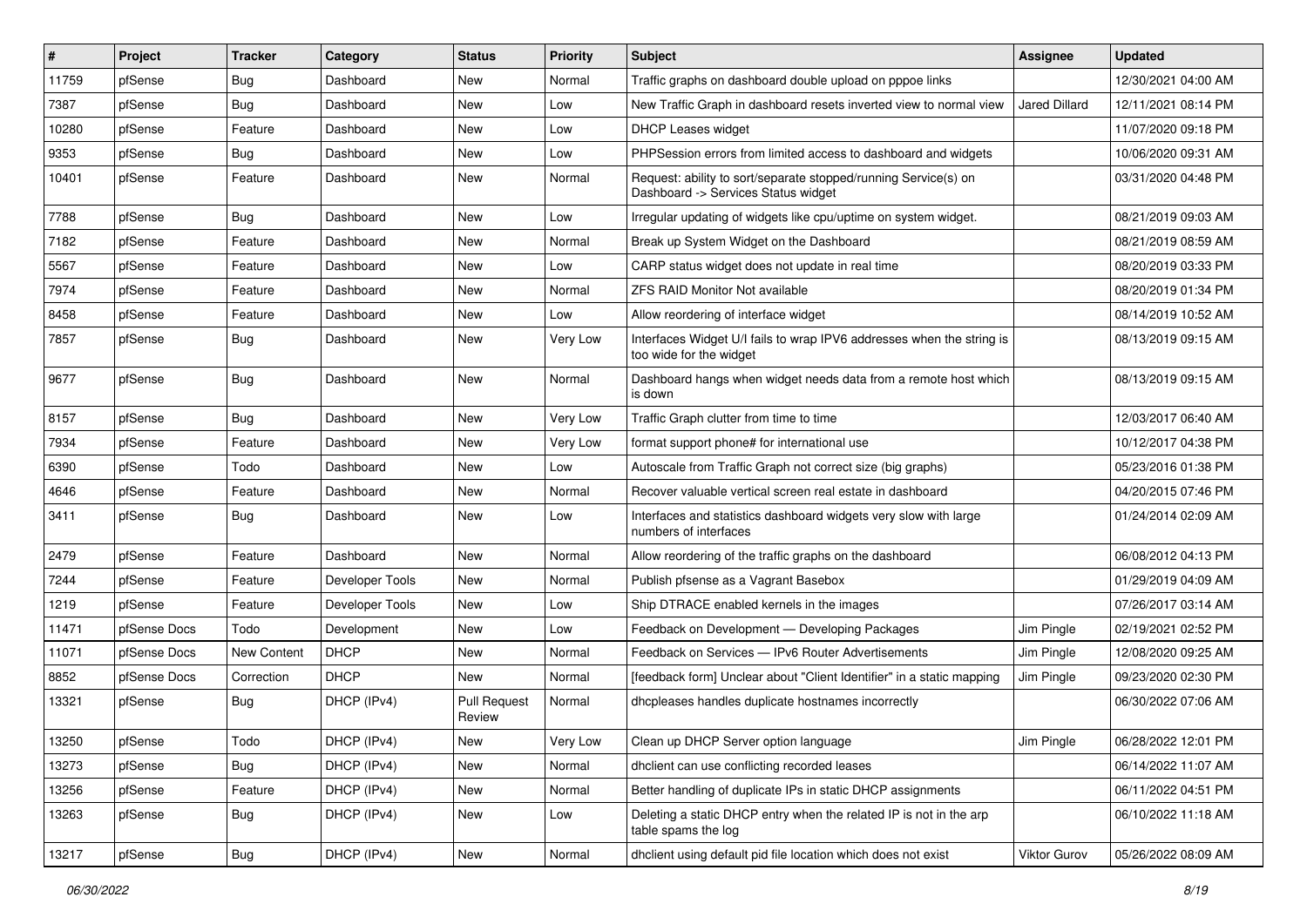| #     | Project | Tracker    | Category    | <b>Status</b> | <b>Priority</b> | Subject                                                                                                                            | Assignee             | <b>Updated</b>                       |
|-------|---------|------------|-------------|---------------|-----------------|------------------------------------------------------------------------------------------------------------------------------------|----------------------|--------------------------------------|
| 4451  | pfSense | <b>Bug</b> | DHCP (IPv4) | New           | Low             | Status DHCP Leases shows double entries for static entries without<br>IP address                                                   | <b>Phillip Davis</b> | 05/21/2022 04:55 PM                  |
| 12959 | pfSense | <b>Bug</b> | DHCP (IPv4) | Feedback      | Normal          | dhcplease process wrongly update host file if client-hostname is<br>empty                                                          |                      | 03/28/2022 10:26 AM                  |
| 12922 | pfSense | <b>Bug</b> | DHCP (IPv4) | <b>New</b>    | Normal          | Classless static routes received on DHCP WAN can override chosen<br>default gateway                                                |                      | 03/28/2022 10:08 AM                  |
| 8179  | pfSense | Bug        | DHCP (IPv4) | Feedback      | Normal          | Incorrect reverse DNS zone in DHCP server config for<br>non-octet-aligned subnet mask                                              |                      | Renato Botelho   02/09/2022 11:17 PM |
| 11927 | pfSense | Feature    | DHCP (IPv4) | Feedback      | Normal          | Allow DHCP not to serve a gateway - small fix                                                                                      |                      | 01/03/2022 04:17 PM                  |
| 12070 | pfSense | <b>Bug</b> | DHCP (IPv4) | <b>New</b>    | Low             | <b>VLAN0 for WAN DHCP</b>                                                                                                          |                      | 12/23/2021 04:31 PM                  |
| 6362  | pfSense | <b>Bug</b> | DHCP (IPv4) | Confirmed     | Normal          | DHCP Client ID not used                                                                                                            |                      | 07/09/2021 06:30 AM                  |
| 12067 | pfSense | <b>Bug</b> | DHCP (IPv4) | <b>New</b>    | Very Low        | <b>DHCP Monitoring Statistics Error</b>                                                                                            |                      | 06/21/2021 08:39 AM                  |
| 8330  | pfSense | Feature    | DHCP (IPv4) | <b>New</b>    | Normal          | add options for ddns-local-address statements                                                                                      |                      | 04/27/2021 12:31 PM                  |
| 11004 | pfSense | Feature    | DHCP (IPv4) | New           | Low             | DHCP reservations with no IP address show entries in DHCP leases                                                                   |                      | 10/26/2020 07:22 AM                  |
| 7405  | pfSense | Feature    | DHCP (IPv4) | New           | Normal          | Ability to add dhcp host reservations from "Diagnostics -> ARP<br>table"                                                           |                      | 10/12/2020 08:22 AM                  |
| 6960  | pfSense | Feature    | DHCP (IPv4) | <b>New</b>    | Normal          | Consider replacing ISC DHCP server with KEA DHCP                                                                                   |                      | 09/24/2020 01:59 PM                  |
| 9130  | pfSense | Feature    | DHCP (IPv4) | <b>New</b>    | Normal          | Request ID [#INC-16195]: DHCP - PXE Boot                                                                                           |                      | 09/10/2020 01:39 PM                  |
| 10802 | pfSense | Feature    | DHCP (IPv4) | New           | Very Low        | Seperator for DHCP Static Mapped leases                                                                                            |                      | 07/31/2020 10:30 AM                  |
| 6544  | pfSense | Feature    | DHCP (IPv4) | New           | Very Low        | RFC 3046 DHCP Option 82 support (and RFC 3315/4649/4580 for<br>IPv6)                                                               |                      | 07/13/2020 02:14 AM                  |
| 2983  | pfSense | Feature    | DHCP (IPv4) | <b>New</b>    | Normal          | DHCPD: Add vendor-class-identifier and MAC-OIDs                                                                                    |                      | 05/29/2020 09:24 PM                  |
| 10345 | pfSense | Feature    | DHCP (IPv4) | New           | Normal          | DHCP lease distinction between online and offline                                                                                  |                      | 03/16/2020 07:56 AM                  |
| 10250 | pfSense | Feature    | DHCP (IPv4) | New           | Very Low        | DHCP lease view by interface                                                                                                       |                      | 02/11/2020 07:47 AM                  |
| 9732  | pfSense | Feature    | DHCP (IPv4) | New           | Normal          | System UTC time offset in DHCP Option 2                                                                                            |                      | 09/06/2019 08:39 PM                  |
| 7441  | pfSense | Feature    | DHCP (IPv4) | New           | Low             | Display start/end times for Static Mapping leases on DHCP<br>Leases/DHCPv6 Leases                                                  |                      | 08/21/2019 10:48 AM                  |
| 3771  | pfSense | <b>Bug</b> | DHCP (IPv4) | <b>New</b>    | Normal          | Webinterface and dhcpdcrashes with 500+ static leases                                                                              |                      | 08/21/2019 09:26 AM                  |
| 8614  | pfSense | <b>Bug</b> | DHCP (IPv4) | New           | Normal          | Cannot remove Additional BOOTP/DHCP Options                                                                                        |                      | 08/21/2019 09:15 AM                  |
| 7172  | pfSense | <b>Bug</b> | DHCP (IPv4) | New           | Normal          | Sorting by hostname in Services > DHCP Server > LAN should be<br>"natural" (alphanumeric friendly)                                 |                      | 08/20/2019 03:47 PM                  |
| 2323  | pfSense | Feature    | DHCP (IPv4) | New           | Low             | GUI doesn't allow to configure DHCP server to serve IP addresses<br>belonging to subnets wich are not associated with an interface |                      | 08/19/2019 10:27 AM                  |
| 2774  | pfSense | Feature    | DHCP (IPv4) | New           | Normal          | Extend DHCP Pools code to allow using different subnets                                                                            |                      | 08/19/2019 10:27 AM                  |
| 9343  | pfSense | <b>Bug</b> | DHCP (IPv4) | New           | Normal          | diag_arp.php times out with large DHCPD leases table                                                                               |                      | 08/14/2019 01:19 PM                  |
| 6615  | pfSense | Feature    | DHCP (IPv4) | New           | Normal          | new DHCP server option                                                                                                             |                      | 08/13/2019 01:39 PM                  |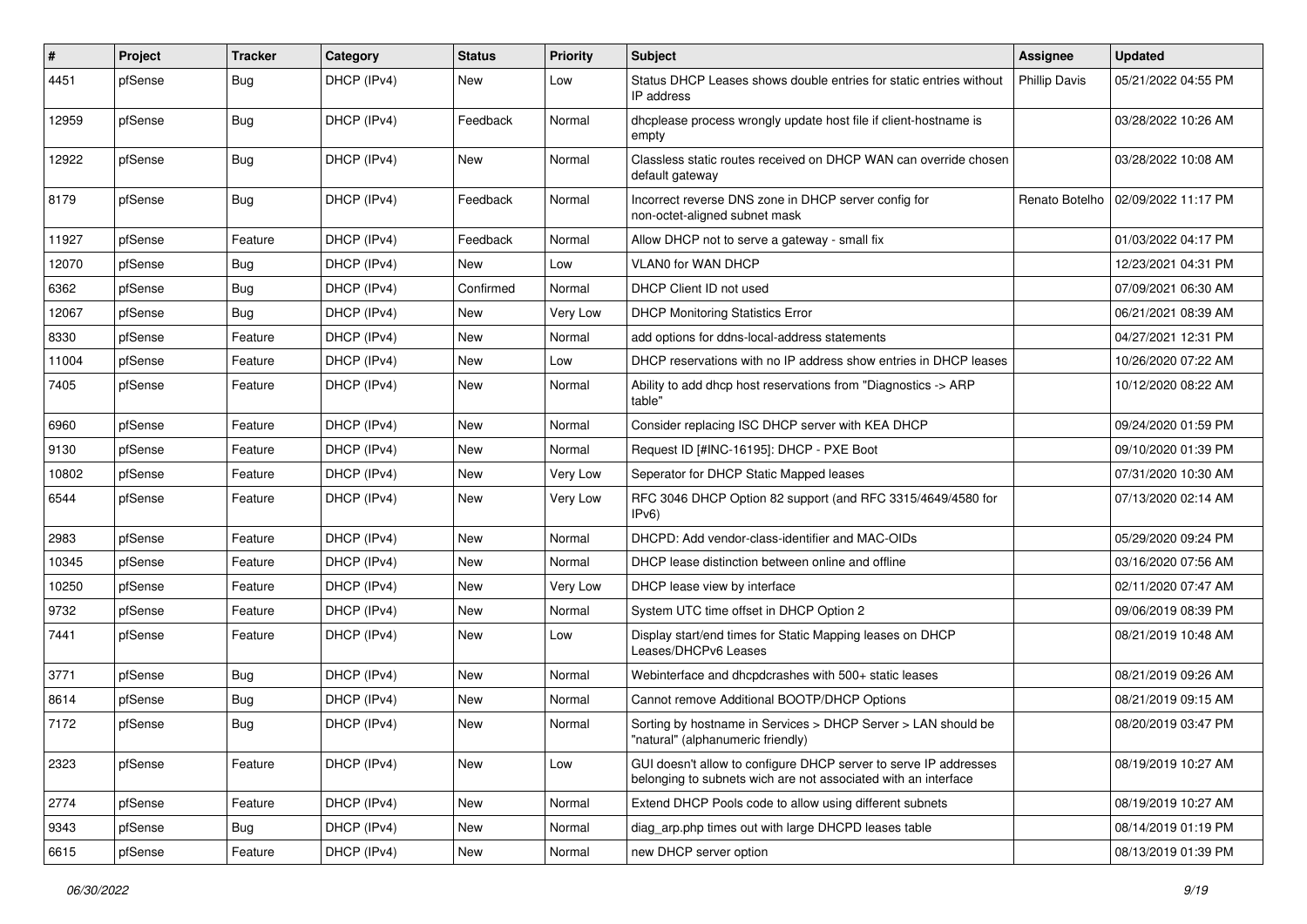| #     | Project | <b>Tracker</b> | Category    | <b>Status</b>                 | <b>Priority</b> | Subject                                                                                          | <b>Assignee</b>    | <b>Updated</b>      |
|-------|---------|----------------|-------------|-------------------------------|-----------------|--------------------------------------------------------------------------------------------------|--------------------|---------------------|
| 5080  | pfSense | Feature        | DHCP (IPv4) | New                           | Normal          | Settings tab under Services>DHCP Server                                                          |                    | 08/13/2019 12:53 PM |
| 8879  | pfSense | Feature        | DHCP (IPv4) | <b>New</b>                    | <b>Very Low</b> | DHCP options ADD force options                                                                   |                    | 09/07/2018 09:14 AM |
| 4899  | pfSense | Feature        | DHCP (IPv4) | New                           | Normal          | Additional BOOTP/DHCP Options should allow a force option                                        |                    | 01/02/2018 02:24 PM |
| 4061  | pfSense | <b>Bug</b>     | DHCP (IPv4) | Confirmed                     | Normal          | dhcpd doesn't send client-hostname to peer, breaking DHCP lease<br>registrations w/HA            |                    | 02/24/2017 08:58 PM |
| 3534  | pfSense | Feature        | DHCP (IPv4) | New                           | Normal          | DDNS using arbitrary zone primary                                                                |                    | 07/08/2014 11:40 AM |
| 3404  | pfSense | Bug            | DHCP (IPv4) | New                           | Normal          | DHCP Server Fails to Start on Interfaces that are Slow to Come<br>Online During Boot             |                    | 02/11/2014 05:09 PM |
| 13253 | pfSense | <b>Bug</b>     | DHCP (IPv6) | New                           | Normal          | 'dhcp6c'' is not restarted when applying settings when multiple<br>WANs are configured for DHCP6 |                    | 06/28/2022 12:01 PM |
| 12947 | pfSense | Bug            | DHCP (IPv6) | <b>Pull Request</b><br>Review | Normal          | DHCP6 client does not take any action if the interface IPv6 address<br>changes during renewal    |                    | 06/28/2022 12:01 PM |
| 13296 | pfSense | Feature        | DHCP (IPv6) | <b>New</b>                    | Normal          | Add support for DHCP6 OPTION_PD_EXCLUDE (RFC 6603)                                               |                    | 06/24/2022 10:10 PM |
| 13248 | pfSense | Regression     | DHCP (IPv6) | New                           | Normal          | IPv6 Router Advertisements runs when config.xml does not contain<br>an entry for the interface   |                    | 06/05/2022 07:44 PM |
| 13237 | pfSense | Bug            | DHCP (IPv6) | <b>New</b>                    | Normal          | dhcp6c script cannot be executed safely                                                          |                    | 06/01/2022 11:20 AM |
| 9536  | pfSense | Feature        | DHCP (IPv6) | New                           | Normal          | Support dynamic prefix in DHCPv6 Server                                                          |                    | 05/25/2022 04:27 AM |
| 9136  | pfSense | Bug            | DHCP (IPv6) | New                           | High            | IPv6 Tracking Interfaces Lose IPv6 Address in Certain Cases                                      |                    | 04/21/2022 12:39 PM |
| 7138  | pfSense | <b>Bug</b>     | DHCP (IPv6) | Assigned                      | Normal          | Pfsense wide dhcpv6 client doesn't recognise if id statement                                     |                    | 04/21/2022 12:39 PM |
| 12823 | pfSense | Bug            | DHCP (IPv6) | New                           | Normal          | Multiple DHCP6 WAN connections PPPoE interface 'defached'<br>status                              |                    | 02/18/2022 05:39 AM |
| 12581 | pfSense | Regression     | DHCP (IPv6) | New                           | Normal          | CARP IPv6 assigned address does not get advertised to endpoints<br>with RADV                     |                    | 12/16/2021 02:34 PM |
| 6691  | pfSense | <b>Bug</b>     | DHCP (IPv6) | New                           | Normal          | dhcp6c quits after only two tries if no response was received                                    |                    | 12/07/2020 04:25 PM |
| 6051  | pfSense | <b>Bug</b>     | DHCP (IPv6) | <b>New</b>                    | Normal          | DHCPv6 Client Failure for additional WAN Address causes<br>2-seconds-service-restart-loop        |                    | 12/03/2020 01:08 AM |
| 10714 | pfSense | <b>Bug</b>     | DHCP (IPv6) | <b>New</b>                    | Normal          | radvd only gives out the prefix of the "first" IPv6 address of an<br>interface                   |                    | 10/06/2020 01:03 PM |
| 10822 | pfSense | Bug            | DHCP (IPv6) | <b>New</b>                    | Normal          | Deprecated IPv6 prefix won't be announced as deprecated to clients                               |                    | 08/10/2020 09:23 AM |
| 6283  | pfSense | Feature        | DHCP (IPv6) | New                           | Normal          | Register DHCPv6 leases with DNS resolver                                                         |                    | 08/21/2019 10:48 AM |
| 9575  | pfSense | Feature        | DHCP (IPv6) | <b>New</b>                    | Very Low        | RFC 7078 - Distributing Address Selection Policy Using DHCPv6                                    |                    | 08/14/2019 02:39 PM |
| 6873  | pfSense | Bug            | DHCP (IPv6) | New                           | Low             | radvd - Too many addresses in RDNSS section when previously<br>using DHCPv6                      | Dominic<br>McKeown | 06/06/2018 10:45 AM |
| 3185  | pfSense | Feature        | DHCP (IPv6) | New                           | Normal          | Accommodate a DHCPv6 failover-like mechanism                                                     |                    | 11/24/2017 10:44 AM |
| 7821  | pfSense | Bug            | DHCP (IPv6) | New                           | Normal          | GIF does not support broadcast                                                                   |                    | 08/29/2017 10:50 AM |
| 7734  | pfSense | Bug            | DHCP (IPv6) | New                           | Normal          | Using opton ia pd0 does not renew prefix and prefix get dropped                                  |                    | 07/31/2017 03:46 AM |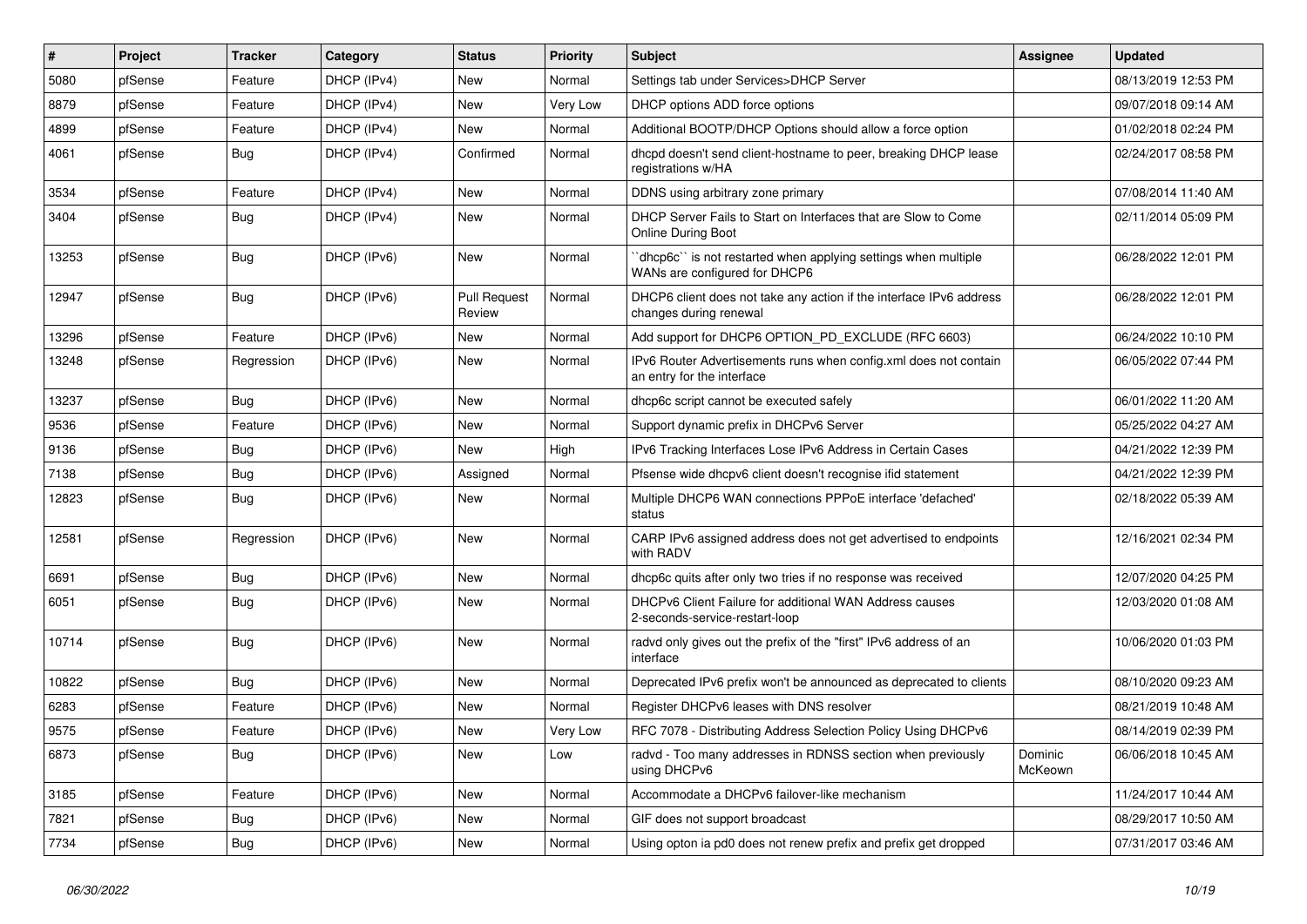| $\sharp$ | Project      | <b>Tracker</b> | Category             | <b>Status</b>                 | <b>Priority</b> | <b>Subject</b>                                                               | Assignee   | <b>Updated</b>      |
|----------|--------------|----------------|----------------------|-------------------------------|-----------------|------------------------------------------------------------------------------|------------|---------------------|
| 5950     | pfSense      | Feature        | DHCP (IPv6)          | <b>New</b>                    | Normal          | DHCPv6 Server support for PD of PD-obtained networks                         |            | 03/04/2016 03:04 AM |
| 12508    | pfSense      | Bug            | <b>DHCP Relay</b>    | New                           | Normal          | DHCP Relay over VPN                                                          |            | 11/06/2021 11:25 AM |
| 12120    | pfSense      | Feature        | <b>DHCP Relay</b>    | New                           | Normal          | Permit several sets of destination DHCP servers in DHCP relay                |            | 07/11/2021 05:41 PM |
| 11149    | pfSense      | <b>Bug</b>     | <b>DHCP Relay</b>    | <b>New</b>                    | Normal          | DHCP relay won't start with DHCP server behind gateway                       |            | 03/22/2021 05:13 AM |
| 10904    | pfSense      | Feature        | <b>DHCP Relay</b>    | <b>Pull Request</b><br>Review | Normal          | Support vti interfaces in dhcrelay                                           | Luiz Souza | 10/12/2020 07:35 AM |
| 10715    | pfSense      | <b>Bug</b>     | <b>DHCP Relay</b>    | <b>New</b>                    | Normal          | DHCPv6 relay always uses the "first" IPv6 address of an interface            |            | 06/29/2020 05:01 AM |
| 9680     | pfSense      | Feature        | <b>DHCP Relay</b>    | <b>New</b>                    | Normal          | Seperate DHCP Server and relay per interface                                 |            | 02/27/2020 10:47 AM |
| 4680     | pfSense      | <b>Bug</b>     | <b>DHCP Relay</b>    | New                           | Normal          | DHCP relay does not work with DHCP server on other end of<br>OpenVPN tunnel  |            | 05/05/2015 06:55 PM |
| 13322    | pfSense      | Feature        | <b>Diagnostics</b>   | <b>New</b>                    | Low             | Define Packet Capture Protocol                                               |            | 06/30/2022 06:45 AM |
| 12757    | pfSense      | Bug            | Diagnostics          | <b>Pull Request</b><br>Review | Very Low        | Clean up /etc/inc/filter.inc use of pfctl -F                                 |            | 06/28/2022 12:01 PM |
| 12791    | pfSense Docs | New Content    | Diagnostics          | New                           | Normal          | Diagnostic Information for Support (pfSense)                                 |            | 02/13/2022 08:49 PM |
| 3796     | pfSense      | <b>Bug</b>     | Diagnostics          | Confirmed                     | Normal          | States summary fails and is very slow with large state tables                |            | 12/11/2021 08:03 PM |
| 12343    | pfSense      | Feature        | <b>Diagnostics</b>   | <b>New</b>                    | Low             | Real time traffic monitoring                                                 |            | 09/06/2021 01:26 PM |
| 11856    | pfSense      | Feature        | Diagnostics          | New                           | Normal          | Replace/add Alias or DNS names for known LAN addresses in the<br>State table |            | 04/27/2021 08:01 AM |
| 9718     | pfSense      | Feature        | <b>Diagnostics</b>   | <b>New</b>                    | Low             | Make diag_states_summary table sortable                                      |            | 10/06/2020 09:12 AM |
| 7848     | pfSense      | Bug            | Diagnostics          | New                           | Low             | NDP Table Sort by Expiration Error                                           |            | 08/26/2019 02:56 PM |
| 1656     | pfSense      | Feature        | <b>Diagnostics</b>   | <b>New</b>                    | Normal          | Teach pfctl to kill states by port number                                    |            | 08/21/2019 09:55 AM |
| 7442     | pfSense      | Feature        | Diagnostics          | New                           | Low             | Suggestions for Diagnostics / ARP Table and Diagnostics / NDP<br>Table       |            | 08/21/2019 09:27 AM |
| 7459     | pfSense      | Feature        | <b>Diagnostics</b>   | <b>New</b>                    | Low             | "Refresh" button for Diagnostics/Tables display                              |            | 08/21/2019 09:27 AM |
| 6804     | pfSense      | Feature        | Diagnostics          | New                           | Very Low        | Add row counter into Diagnostics -> Edit File                                |            | 08/20/2019 03:44 PM |
| 5556     | pfSense      | Feature        | Diagnostics          | New                           | Normal          | No error when downloading non-existing file on Diagnostics/Execute           |            | 08/20/2019 03:43 PM |
| 4456     | pfSense      | Feature        | <b>Diagnostics</b>   | New                           | Normal          | Packet capture additional filtering options                                  |            | 08/20/2019 03:30 PM |
| 4914     | pfSense      | Feature        | Diagnostics          | New                           | Low             | Packet Capture Settings                                                      |            | 08/20/2019 08:51 AM |
| 7590     | pfSense      | Bug            | <b>Diagnostics</b>   | New                           | Normal          | diag_edit do not save when nothing to sae (in directory browse view)         |            | 05/20/2017 05:04 PM |
| 7589     | pfSense      | Bug            | Diagnostics          | New                           | Normal          | diag_edit.php old print_info_box                                             |            | 05/20/2017 05:02 PM |
| 12883    | pfSense Docs | Todo           | <b>DNS</b>           | New                           | Normal          | Feedback on Services - DNS Resolver - Host Overrides                         |            | 02/28/2022 07:54 PM |
| 7329     | pfSense      | <b>Bug</b>     | <b>DNS Forwarder</b> | New                           | Low             | <b>DHCP Not Updating DNS</b>                                                 |            | 01/21/2022 09:16 PM |
| 12139    | pfSense      | Feature        | <b>DNS Forwarder</b> | New                           | Normal          | Add support in for specifying a DNSMASQ configuration file                   |            | 07/16/2021 09:45 PM |
| 2410     | pfSense      | Feature        | <b>DNS Forwarder</b> | New                           | Normal          | Support name based aliasing via CNAMEs or some other<br>mechanism.           |            | 12/11/2012 09:56 PM |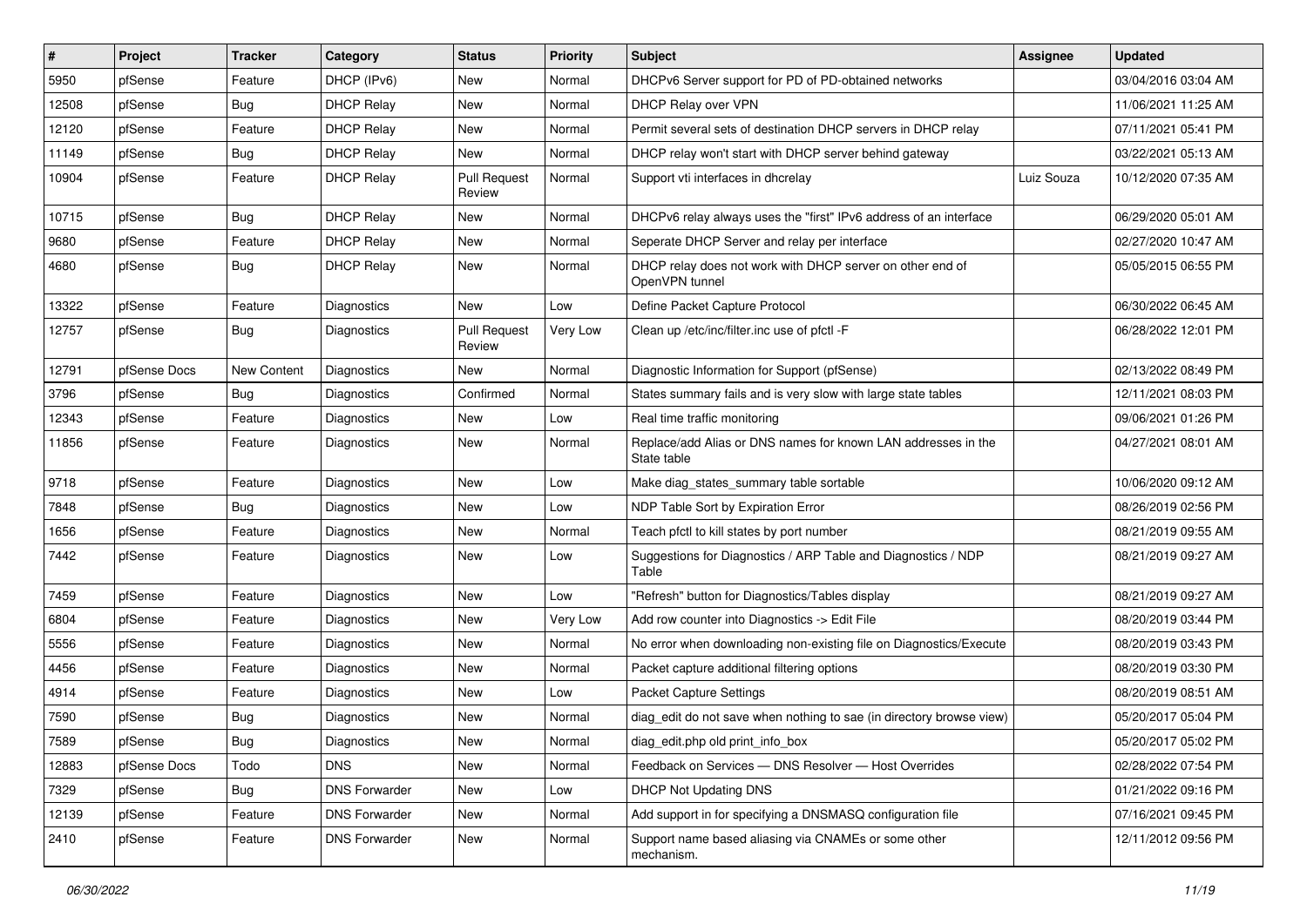| $\vert$ # | Project | <b>Tracker</b> | Category            | <b>Status</b>                 | <b>Priority</b> | Subject                                                                                                                       | <b>Assignee</b>                | <b>Updated</b>      |
|-----------|---------|----------------|---------------------|-------------------------------|-----------------|-------------------------------------------------------------------------------------------------------------------------------|--------------------------------|---------------------|
| 13254     | pfSense | Bug            | <b>DNS Resolver</b> | New                           | Normal          | DNS resolver does not update "unbound.conf" file during link down<br>events                                                   |                                | 06/28/2022 12:01 PM |
| 12612     | pfSense | <b>Bug</b>     | <b>DNS Resolver</b> | <b>New</b>                    | Normal          | DNS Resolver is restarted during every "rc.newwanip" event                                                                    |                                | 06/28/2022 12:01 PM |
| 5413      | pfSense | Bug            | <b>DNS Resolver</b> | Confirmed                     | High            | Incorrect Handling of Unbound Resolver [service restarts, cache<br>loss, DNS service interruption]                            |                                | 06/19/2022 11:11 PM |
| 1819      | pfSense | Bug            | <b>DNS Resolver</b> | <b>New</b>                    | Normal          | DNS Resolver Not Registering DHCP Server Specified Domain<br>Name                                                             | Luiz Souza                     | 04/28/2022 01:53 PM |
| 7152      | pfSense | Bug            | <b>DNS Resolver</b> | <b>New</b>                    | Normal          | Unbound / DNS Resolver issue if "Register DHCP static mappings in<br>the DNS Resolver" set before wildcard DNS custom options |                                | 12/18/2021 04:59 PM |
| 12551     | pfSense | Feature        | <b>DNS Resolver</b> | New                           | Low             | Add ability to set DNS resolver search domain list                                                                            |                                | 12/01/2021 11:18 AM |
| 7096      | pfSense | <b>Bug</b>     | <b>DNS Resolver</b> | Feedback                      | Normal          | Unbound fails to start on boot if specific network devices are<br>configured in the "Network Interfaces"                      |                                | 11/22/2021 08:59 AM |
| 11921     | pfSense | Feature        | <b>DNS Resolver</b> | New                           | Very Low        | Feature Request: Compile unbound with EDNS Client Subnet (ECS)<br>module (--enable-subnet)                                    |                                | 05/14/2021 07:29 AM |
| 10624     | pfSense | Bug            | <b>DNS Resolver</b> | New                           | Normal          | Unbound configuration memory leak with python module $+$ register<br>DHCP leases active                                       |                                | 02/26/2021 10:27 AM |
| 9654      | pfSense | Bug            | <b>DNS Resolver</b> | New                           | Normal          | After reboot, the DNS resolver must be restarted before it will<br>advertise the ipv6 DNS address of the router.              |                                | 11/20/2020 03:12 AM |
| 10342     | pfSense | <b>Bug</b>     | <b>DNS Resolver</b> | <b>New</b>                    | Normal          | Unbound domain overrides stop resolving periodically. They only<br>resume after the service has been restarted.               |                                | 03/13/2020 10:35 AM |
| 10143     | pfSense | Bug            | <b>DNS Resolver</b> | New                           | Normal          | System hostname DNS entry is assigned to the wrong IP on<br>multi-wan setups                                                  |                                | 12/31/2019 02:33 PM |
| 6103      | pfSense | Feature        | <b>DNS Resolver</b> | New                           | Normal          | DNS Resolver Outgoing Interfaces should be able to use Gateway<br>Groups                                                      |                                | 10/21/2019 08:02 AM |
| 6430      | pfSense | <b>Bug</b>     | <b>DNS Resolver</b> | Confirmed                     | Low             | pfsense should sanity-check hostnames when copying from<br>dhcpd.leases to /etc/hosts                                         |                                | 08/13/2019 01:23 PM |
| 9436      | pfSense | Feature        | <b>DNS Resolver</b> | New                           | Normal          | Unbound: enable dnstap support                                                                                                |                                | 03/27/2019 07:54 PM |
| 9037      | pfSense | <b>Bug</b>     | <b>DNS Resolver</b> | New                           | Normal          | Unbound not logging to syslog after reboot                                                                                    |                                | 10/12/2018 05:09 AM |
| 7495      | pfSense | Feature        | <b>DNS Resolver</b> | New                           | Low             | Ability to set TTL for local for Unbound host overrides and dhcp<br>leases                                                    |                                | 03/06/2018 09:46 AM |
| 8236      | pfSense | Feature        | <b>DNS Resolver</b> | New                           | Normal          | Ability to configure "forward-first" and "forward-host" options for more<br>robust domain overrides in DNS Resolver           |                                | 12/26/2017 01:26 AM |
| 7852      | pfSense | Feature        | <b>DNS Resolver</b> | New                           | Normal          | Add views support to Unbound GUI                                                                                              |                                | 09/11/2017 12:26 PM |
| 4798      | pfSense | Feature        | <b>DNS Resolver</b> | New                           | Normal          | Make host and domain overrides available to both DNS Resolver<br>and DNS Forwarder                                            |                                | 06/29/2015 02:14 AM |
| 13303     | pfSense | <b>Bug</b>     | Dynamic DNS         | <b>Pull Request</b><br>Review | Normal          | DynDNS - DNSExit no longer working                                                                                            | Koen Zomers                    | 06/28/2022 12:01 PM |
| 13298     | pfSense | <b>Bug</b>     | Dynamic DNS         | <b>Pull Request</b><br>Review | Normal          | Dynv6 does not check response code when updating                                                                              | <b>Tiago Beling</b><br>d'Avila | 06/28/2022 12:01 PM |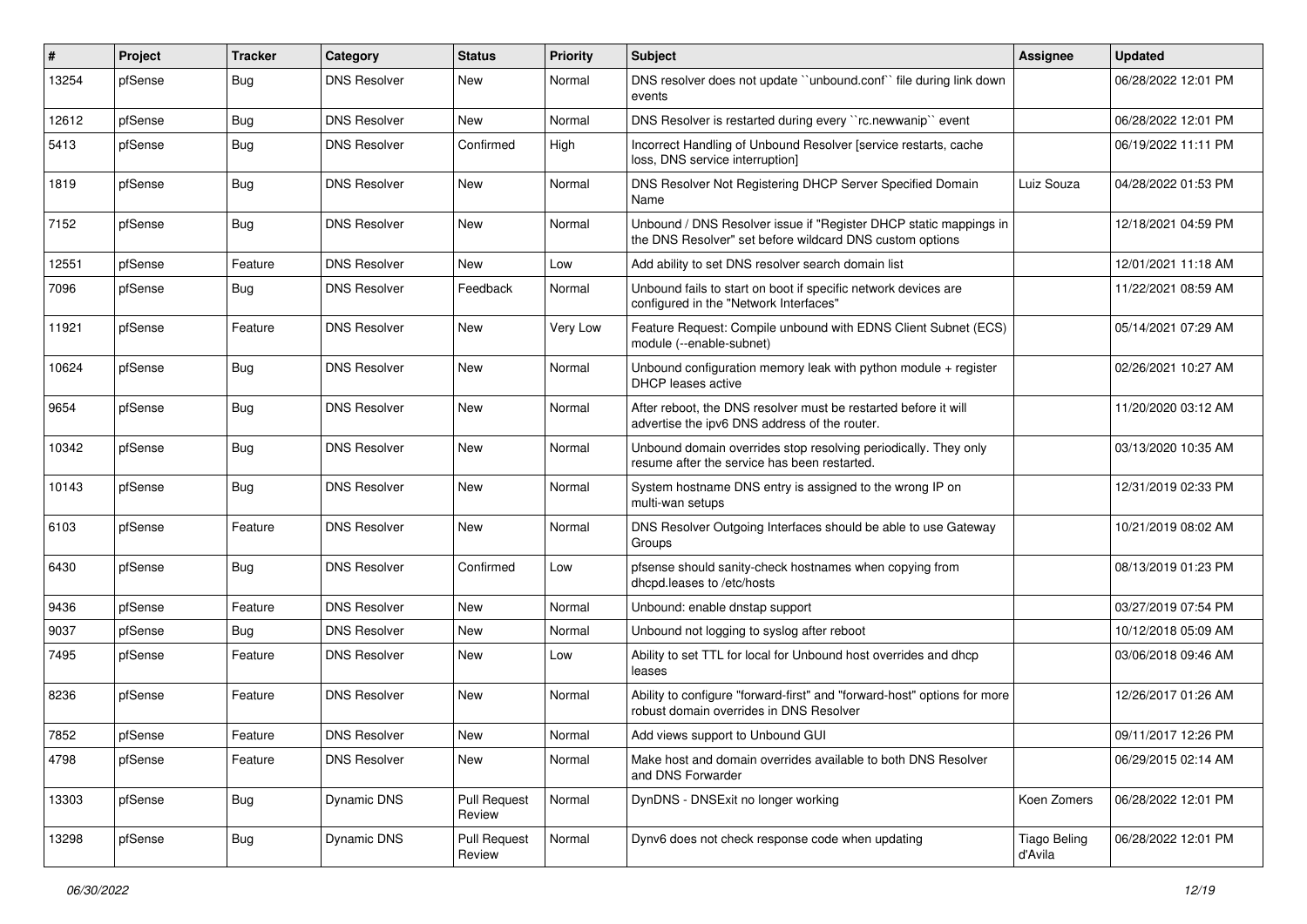| #     | Project                    | <b>Tracker</b> | Category              | <b>Status</b>                 | <b>Priority</b> | Subject                                                                                                 | Assignee     | <b>Updated</b>      |
|-------|----------------------------|----------------|-----------------------|-------------------------------|-----------------|---------------------------------------------------------------------------------------------------------|--------------|---------------------|
| 13167 | pfSense                    | <b>Bug</b>     | Dynamic DNS           | New                           | Normal          | phpDynDNS: DigitalOcean ddns update fails (bad request, invalid<br>character '-' in request id)         |              | 06/16/2022 09:30 PM |
| 12877 | pfSense                    | Bug            | Dynamic DNS           | Feedback                      | Normal          | Cloudflare DynDNS fails to update more than two addresses                                               |              | 05/29/2022 06:56 PM |
| 12848 | pfSense                    | Feature        | Dynamic DNS           | <b>New</b>                    | Normal          | Evaluation of the DynDNS "Result Match" string                                                          |              | 02/22/2022 02:01 AM |
| 12602 | pfSense                    | Feature        | Dynamic DNS           | New                           | Normal          | DHCPv6 should allow DDNS Client updates for hosts                                                       |              | 12/15/2021 11:00 AM |
| 12495 | pfSense                    | Feature        | Dynamic DNS           | <b>Pull Request</b><br>Review | Normal          | DynDNS: add deSEC IPv4&v6 simultaneos update                                                            | Lukas Wiest  | 11/01/2021 08:53 AM |
| 12494 | pfSense                    | Feature        | Dynamic DNS           | <b>Pull Request</b><br>Review | Normal          | DynDNS: make simultaneous update of IP and LegacyIP possible                                            | Lukas Wiest  | 11/01/2021 08:52 AM |
| 12063 | pfSense Docs               | Todo           | Dynamic DNS           | New                           | Normal          | Feedback on Services - Dynamic DNS - Configuring RFC 2136<br>Dynamic DNS updates                        |              | 06/18/2021 06:24 PM |
| 10962 | pfSense                    | Feature        | Dynamic DNS           | New                           | Normal          | Add Cpanel support for Dynamic DNS Clients                                                              |              | 12/28/2020 01:56 PM |
| 11177 | pfSense                    | <b>Bug</b>     | Dynamic DNS           | New                           | Normal          | DDNSv6 not using Check IP Services                                                                      |              | 12/21/2020 05:02 AM |
| 11147 | pfSense                    | Bug            | Dynamic DNS           | New                           | Normal          | Domeneshop DynDNS IPv4 and IPv6                                                                         |              | 12/09/2020 11:47 PM |
| 11084 | pfSense                    | Feature        | <b>Dynamic DNS</b>    | New                           | Normal          | Dynamic DNS include option to specify virtual IP addresses                                              |              | 11/19/2020 01:26 PM |
| 8432  | pfSense                    | <b>Bug</b>     | Dynamic DNS           | New                           | Normal          | Dynamic DNS Client gives an error that it can't find IPv6 address<br>when WAN interface is a LAGG       |              | 09/17/2020 05:23 AM |
| 10000 | pfSense                    | <b>Bug</b>     | Dynamic DNS           | New                           | Normal          | Azure Dynamic DNS A and AAAA Records for Apex Zone                                                      |              | 03/31/2020 09:03 AM |
| 9805  | pfSense                    | Bug            | Dynamic DNS           | New                           | Normal          | dynDNS cloudflare multiple entries                                                                      |              | 10/02/2019 04:51 PM |
| 7418  | pfSense                    | Feature        | Dynamic DNS           | <b>New</b>                    | Normal          | Dynamic dns should be sorted interface name                                                             |              | 08/21/2019 08:58 AM |
| 8500  | pfSense                    | <b>Bug</b>     | Dynamic DNS           | <b>New</b>                    | Low             | Incorrect categorization of status/info messages from phpDynDNS                                         |              | 08/16/2019 12:50 PM |
| 9664  | pfSense                    | <b>Bug</b>     | Dynamic DNS           | New                           | Normal          | DynDNS and Dual-wan problem with CloudFlare (works with No-Ip)                                          |              | 08/03/2019 10:00 AM |
| 9504  | pfSense                    | Bug            | Dynamic DNS           | New                           | Normal          | Multiple Dynamic DNS update notifications for the same interface,<br>not differentiated by the hostname |              | 05/07/2019 07:46 AM |
| 9063  | pfSense                    | Feature        | Dynamic DNS           | <b>New</b>                    | Normal          | Allow dynamic DNS client entry to specify which Check IP service to<br>use                              |              | 10/24/2018 11:53 AM |
| 8406  | pfSense                    | <b>Bug</b>     | Dynamic DNS           | New                           | Normal          | DDNS IPV6 Cloudflare Client does not detect PPOE address                                                |              | 03/31/2018 11:56 AM |
| 7718  | pfSense                    | Feature        | Dynamic DNS           | New                           | Very Low        | Hostname for Custom DynDNS Updater.                                                                     |              | 07/24/2017 10:05 AM |
| 7292  | pfSense                    | Feature        | Dynamic DNS           | <b>New</b>                    | Normal          | DynamicDNS configuration does not sync to HA secondary                                                  |              | 02/21/2017 04:56 PM |
| 10426 | pfSense Packages   Bug     |                | Filer                 | Feedback                      | Normal          | Filer must validate that File name is unig                                                              |              | 04/20/2022 11:02 AM |
| 11180 | pfSense Packages   Bug     |                | Filer                 | Feedback                      | Normal          | Filer run action for files on sync that wan't been modified                                             | Viktor Gurov | 01/08/2021 07:27 AM |
| 11235 | pfSense Packages   Bug     |                | Filer                 | New                           | Normal          | Filer run script when "state" unchanged                                                                 |              | 01/08/2021 07:24 AM |
| 11178 | pfSense Packages   Feature |                | Filer                 | New                           | Normal          | Filer do not ask what to do with previous filename                                                      |              | 12/31/2020 02:45 AM |
| 13067 | pfSense                    | <b>Bug</b>     | FilterDNS             | New                           | Normal          | filterdns resolve interval is twice the intended value                                                  |              | 04/17/2022 07:45 PM |
| 12770 | pfSense Docs               | Todo           | <b>Firewall Rules</b> | <b>Pull Request</b><br>Review | Normal          | Feedback on Firewall - Configuring firewall rules                                                       |              | 06/27/2022 07:42 AM |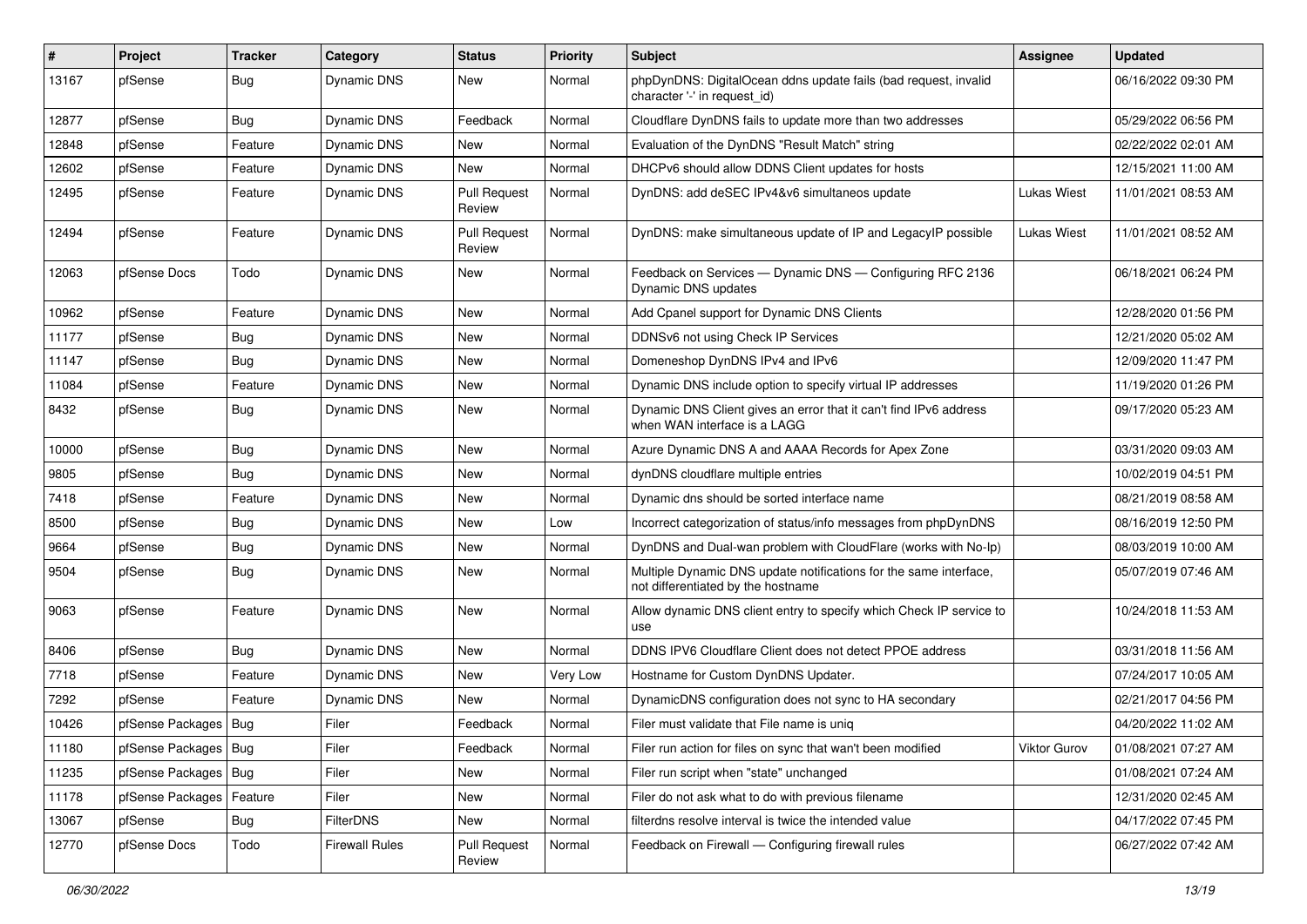| #     | Project                    | <b>Tracker</b> | Category              | <b>Status</b> | <b>Priority</b> | <b>Subject</b>                                                                                                                                                          | Assignee            | <b>Updated</b>      |
|-------|----------------------------|----------------|-----------------------|---------------|-----------------|-------------------------------------------------------------------------------------------------------------------------------------------------------------------------|---------------------|---------------------|
| 13020 | pfSense Docs               | Todo           | <b>Firewall Rules</b> | New           | Normal          | easyrule command documentation should document permissible<br>wildcards                                                                                                 | Jim Pingle          | 04/04/2022 08:01 AM |
| 12268 | pfSense Docs               | Todo           | <b>Firewall Rules</b> | New           | Normal          | Feedback on Firewall - Aliases                                                                                                                                          |                     | 08/17/2021 12:55 AM |
| 9685  | pfSense Docs               | Correction     | Firewall Rules        | New           | Normal          | Feedback on Firewall - Floating Rules                                                                                                                                   | Jim Pingle          | 09/23/2020 02:57 PM |
| 12740 | pfSense                    | Bug            | FreeBSD               | Incomplete    | Normal          | panic: esp_input_cb: Unexpected address family                                                                                                                          |                     | 01/27/2022 01:19 PM |
| 11352 | pfSense                    | <b>Bug</b>     | FreeBSD               | New           | Low             | CTF types > 2^15 in the pfSense kernel config results in DTrace<br>failing                                                                                              | Scott Long          | 03/17/2021 02:52 AM |
| 11184 | pfSense                    | Bug            | FreeBSD               | <b>New</b>    | Normal          | PF: State policy cannot be configurable                                                                                                                                 |                     | 02/09/2021 02:43 AM |
| 12982 | pfSense Packages           | Bug            | FreeRADIUS            | New           | Normal          | FreeRadius RadReply table entries missing from pf                                                                                                                       |                     | 06/19/2022 05:38 PM |
| 13284 | pfSense Packages   Feature |                | FreeRADIUS            | New           | Normal          | Option to define "Issuer" in OPT configuration.                                                                                                                         | Jakob<br>Nordgarden | 06/19/2022 12:10 PM |
| 10871 | pfSense Packages   Feature |                | FreeRADIUS            | Feedback      | Normal          | Extra time period counters for SQL backend                                                                                                                              | Viktor Gurov        | 04/22/2022 02:19 AM |
| 10908 | pfSense Packages           | Feature        | FreeRADIUS            | Feedback      | Normal          | FreeRADIUS server certificate not using full CA chain                                                                                                                   | Viktor Gurov        | 04/22/2022 02:19 AM |
| 8264  | pfSense Packages   Bug     |                | FreeRADIUS            | New           | Normal          | Radiusd restart on WAN change results in freeradius not running<br>(and possible solution)                                                                              |                     | 04/21/2022 12:39 PM |
| 10297 | pfSense Packages           | Feature        | FreeRADIUS            | Assigned      | Normal          | IPv6 user attributes                                                                                                                                                    |                     | 04/21/2022 12:39 PM |
| 12742 | pfSense Packages   Bug     |                | FreeRADIUS            | Feedback      | Normal          | freeRADIUS virtual-server-default: modules dailycounter,<br>monthlycounter, noresetcounter, expire_on_login in authorize<br>section prevent virtual server from loading |                     | 03/01/2022 12:45 PM |
| 8516  | pfSense Packages           | Bug            | FreeRADIUS            | <b>New</b>    | Normal          | FreeRADIUS requires settings re-saved after pfSense upgrade                                                                                                             | Jim Pingle          | 12/31/2021 05:58 PM |
| 11054 | pfSense Packages   Bug     |                | FreeRADIUS            | Assigned      | Normal          | Check Client Certificate CN not working as described                                                                                                                    | <b>Viktor Gurov</b> | 12/14/2021 07:22 AM |
| 12126 | pfSense Packages   Bug     |                | FreeRADIUS            | New           | Normal          | freeradius3 0.15.7_31                                                                                                                                                   |                     | 10/11/2021 08:21 AM |
| 12286 | pfSense Packages   Bug     |                | FreeRADIUS            | New           | Normal          | Add support for ntlm_auth in LDAP                                                                                                                                       |                     | 08/20/2021 08:27 AM |
| 11980 | pfSense Packages           | Bug            | FreeRADIUS            | Feedback      | Normal          | EAP does not work with SQL backend                                                                                                                                      |                     | 07/21/2021 07:24 AM |
| 11746 | pfSense Packages   Bug     |                | FreeRADIUS            | Feedback      | Normal          | Second LDAP server configuration misses the ipaNThash control<br>attribute                                                                                              | <b>Viktor Gurov</b> | 07/14/2021 01:44 PM |
| 11534 | pfSense Packages           | Regression     | FreeRADIUS            | New           | High            | FreeRADIUS EAP anonymous connection forbidden out-of-tunnel                                                                                                             |                     | 07/14/2021 02:32 AM |
| 11802 | pfSense Packages           | Bug            | FreeRADIUS            | New           | Normal          | FreeRADIUS sync                                                                                                                                                         |                     | 05/10/2021 04:18 AM |
| 11388 | pfSense Packages   Bug     |                | FreeRADIUS            | Feedback      | Normal          | Captive Portal authentication error with MySQL backend                                                                                                                  | Viktor Gurov        | 02/10/2021 08:54 AM |
| 11331 | pfSense Packages   Bug     |                | FreeRADIUS            | Feedback      | Normal          | FreeRADIUS latest package upgrade broke Plain Mac<br>Authentication                                                                                                     | <b>Viktor Gurov</b> | 01/30/2021 10:08 AM |
| 11138 | pfSense Packages           | Feature        | FreeRADIUS            | New           | Normal          | new WebGUI checkboxes needed                                                                                                                                            |                     | 12/07/2020 08:28 AM |
| 11026 | pfSense Packages   Feature |                | FreeRADIUS            | New           | Low             | Feedback on Packages - FreeRADIUS package                                                                                                                               |                     | 11/02/2020 07:21 AM |
| 10695 | pfSense Packages   Bug     |                | FreeRADIUS            | New           | Normal          | FreeRadius Accounting skipping MBs after reboot due to power<br>down                                                                                                    |                     | 06/24/2020 04:49 AM |
| 10377 | pfSense Packages           | Feature        | FreeRADIUS            | New           | Very Low        | Allow usage of TOTP (Google-Authenticator) without PIN                                                                                                                  |                     | 03/30/2020 11:43 AM |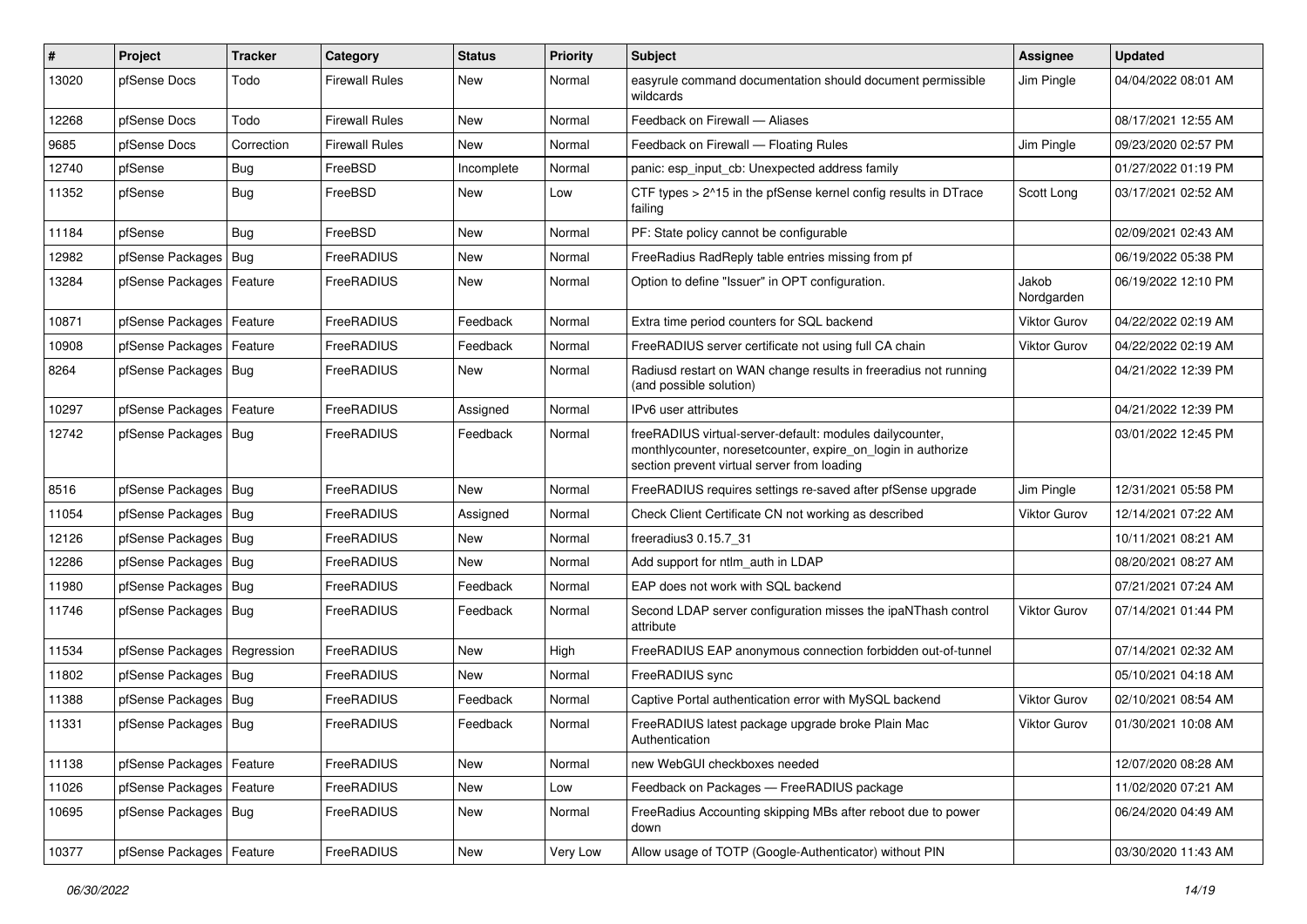| $\vert$ # | Project                       | <b>Tracker</b> | Category   | <b>Status</b>                 | <b>Priority</b> | Subject                                                                         | <b>Assignee</b>       | <b>Updated</b>      |
|-----------|-------------------------------|----------------|------------|-------------------------------|-----------------|---------------------------------------------------------------------------------|-----------------------|---------------------|
| 9704      | pfSense Packages              | Feature        | FreeRADIUS | New                           | Normal          | Enable filter username                                                          |                       | 08/27/2019 12:07 PM |
| 8031      | pfSense Packages   Feature    |                | FreeRADIUS | <b>New</b>                    | Normal          | FreeRADIUS copy entry function                                                  |                       | 08/16/2019 01:01 PM |
| 8251      | pfSense Packages   Bug        |                | FreeRADIUS | Feedback                      | Normal          | Captiveportal + FreeRadius "Last activity" resets to Session start              |                       | 08/13/2019 11:10 AM |
| 8513      | pfSense Packages   Bug        |                | FreeRADIUS | <b>New</b>                    | High            | Freeradius 3.x Idap problem                                                     |                       | 02/18/2019 05:22 PM |
| 8589      | pfSense Packages   Bug        |                | FreeRADIUS | <b>New</b>                    | Normal          | FreeRadius 0.15.5_2 ignoring tunnelled-reply=no                                 |                       | 02/18/2019 03:40 PM |
| 8769      | pfSense Packages   Feature    |                | FreeRADIUS | New                           | Normal          | Allow FreeRADIUS users to change their own Passwords and Pins                   |                       | 10/11/2018 11:34 AM |
| 8836      | pfSense Packages   Feature    |                | FreeRADIUS | New                           | Normal          | Define Idap group vlan assignment in users file                                 |                       | 08/26/2018 07:53 AM |
| 8224      | pfSense Packages   Feature    |                | FreeRADIUS | New                           | Normal          | Add "OU" field to FreeRADIUS page                                               |                       | 02/21/2018 12:53 AM |
| 8161      | pfSense Packages   Feature    |                | FreeRADIUS | New                           | Very Low        | Add virtual server support to FreeRadius                                        |                       | 12/05/2017 01:57 PM |
| 7608      | pfSense Packages   Feature    |                | FreeRADIUS | New                           | Very Low        | Captive Portal amount of traffic Account + Free Radius+Mysql                    |                       | 05/28/2017 09:08 AM |
| 7403      | pfSense Packages   Bug        |                | FreeRADIUS | New                           | Normal          | Captive Portal + freeradius2 + MySQL problems with German<br>Umlaut             |                       | 03/17/2017 09:12 AM |
| 4506      | pfSense Packages   Feature    |                | FreeRADIUS | <b>New</b>                    | Normal          | FreeRADIUS groups/hunt groups                                                   |                       | 03/10/2015 08:51 PM |
| 11693     | pfSense Packages   Bug        |                | <b>FRR</b> | Feedback                      | Normal          | IPv6 static routing fails                                                       | Viktor Gurov          | 04/26/2022 08:50 AM |
| 12951     | pfSense Packages   Bug        |                | <b>FRR</b> | Feedback                      | Normal          | FRR cannot remove IPv6 routes                                                   |                       | 03/22/2022 09:24 PM |
| 12965     | pfSense Packages   Bug        |                | <b>FRR</b> | <b>Pull Request</b><br>Review | Normal          | FRR BFD peer configuration is handled incorrectly in some cases                 | Viktor Gurov          | 03/22/2022 08:04 AM |
| 12889     | pfSense Packages   Feature    |                | <b>FRR</b> | <b>New</b>                    | Normal          | FRR GUI add set ipv6 next-hop global                                            |                       | 03/02/2022 06:10 AM |
| 11836     | pfSense Packages   Bug        |                | <b>FRR</b> | Assigned                      | Normal          | FRR ACCEPTFILTER unstable                                                       | Viktor Gurov          | 02/14/2022 07:20 AM |
| 12751     | pfSense Packages   Bug        |                | <b>FRR</b> | New                           | Normal          | Improve FRR route restoration after gateway events                              |                       | 02/06/2022 11:07 PM |
| 11130     | pfSense Packages   Feature    |                | <b>FRR</b> | Feedback                      | Normal          | FRR RIP support                                                                 | Jim Pingle            | 12/31/2021 04:19 PM |
| 12653     | pfSense Packages   Regression |                | <b>FRR</b> | Feedback                      | Normal          | RIP related startup error                                                       | Viktor Gurov          | 12/30/2021 08:37 AM |
| 6651      | pfSense Packages   Feature    |                | <b>FRR</b> | Feedback                      | Normal          | Loopback interfaces                                                             | Christian<br>McDonald | 12/25/2021 02:42 PM |
| 11961     | pfSense Packages   Bug        |                | <b>FRR</b> | Feedback                      | Normal          | FRR OSPF add unwanted area 0 authentication to router ospf                      | <b>Viktor Gurov</b>   | 09/16/2021 10:25 PM |
| 12167     | pfSense Packages   Bug        |                | <b>FRR</b> | Feedback                      | Normal          | BGP TCP setkey not set if neighbor is in peer group                             | Viktor Gurov          | 09/16/2021 09:38 AM |
| 11847     | pfSense Packages   Bug        |                | <b>FRR</b> | Feedback                      | Normal          | Filters not applied to PEER Groups                                              | <b>Viktor Gurov</b>   | 07/30/2021 07:45 PM |
| 11681     | pfSense Packages   Bug        |                | <b>FRR</b> | Feedback                      | Normal          | FRR generates invalid BFD configuration after removing interfaces               | Viktor Gurov          | 07/14/2021 04:40 PM |
| 12084     | pfSense Packages   Bug        |                | FRR        | New                           | Normal          | libfrr.so.0 error on SG-1100                                                    |                       | 06/26/2021 08:22 AM |
| 11963     | pfSense Packages   Feature    |                | <b>FRR</b> | New                           | Normal          | Dynamically change OSPF interface costs on selected interfaces on<br>CARP event |                       | 05/26/2021 04:13 AM |
| 11936     | pfSense Packages   Bug        |                | <b>FRR</b> | Incomplete                    | High            | FRR does not connect BGP when using password                                    |                       | 05/19/2021 08:12 AM |
| 11841     | pfSense Packages   Bug        |                | <b>FRR</b> | New                           | Normal          | FRR access lists default bahavior changed to permit by default                  |                       | 04/22/2021 09:52 AM |
| 11835     | pfSense Packages   Bug        |                | <b>FRR</b> | New                           | Normal          | FRR OSPF redistributed connected routes disappearing                            |                       | 04/22/2021 07:11 AM |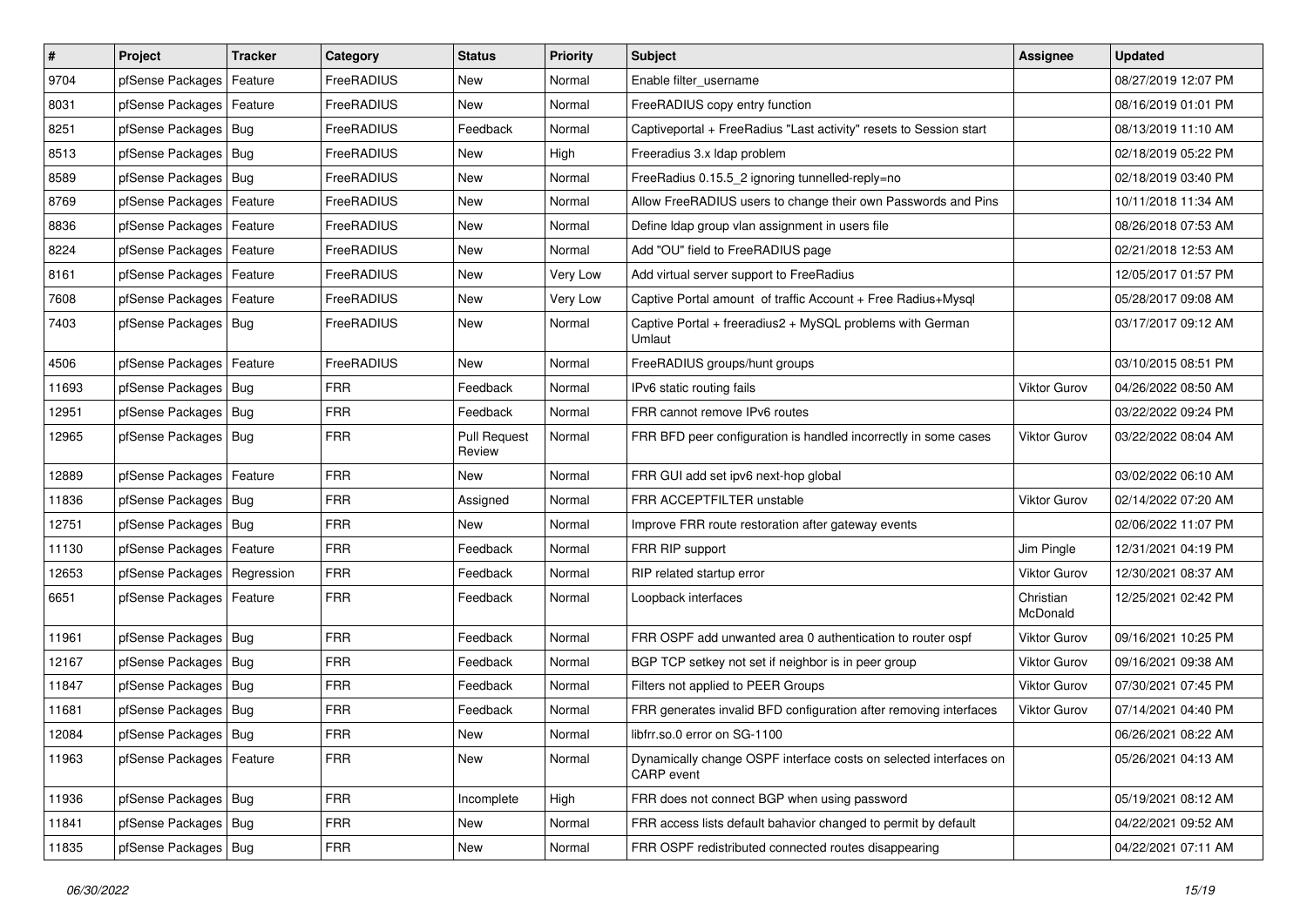| $\vert$ # | Project                    | <b>Tracker</b> | Category           | <b>Status</b>                 | <b>Priority</b> | <b>Subject</b>                                                                                                                                              | <b>Assignee</b>     | <b>Updated</b>      |
|-----------|----------------------------|----------------|--------------------|-------------------------------|-----------------|-------------------------------------------------------------------------------------------------------------------------------------------------------------|---------------------|---------------------|
| 11837     | pfSense Packages           | Feature        | FRR                | <b>New</b>                    | Low             | Increase field length of FRR Networks in Access Lists and Prefix<br>Lists                                                                                   |                     | 04/22/2021 07:10 AM |
| 11823     | pfSense Packages           | Feature        | <b>FRR</b>         | <b>New</b>                    | Normal          | Route handling enhancements                                                                                                                                 |                     | 04/19/2021 06:23 PM |
| 11703     | pfSense Packages           | Feature        | <b>FRR</b>         | <b>New</b>                    | Normal          | add Krill and Routinator support BGP RPKI                                                                                                                   |                     | 03/18/2021 07:47 PM |
| 11650     | pfSense Packages   Bug     |                | <b>FRR</b>         | <b>New</b>                    | Very Low        | FRR configuration broken on restore of manually edited FRR config<br>sections                                                                               |                     | 03/10/2021 08:50 AM |
| 11377     | pfSense Packages   Bug     |                | FRR                | <b>Pull Request</b><br>Review | Normal          | FRR deinstall                                                                                                                                               |                     | 03/10/2021 08:21 AM |
| 11477     | pfSense Packages   Bug     |                | <b>FRR</b>         | Feedback                      | Normal          | FRR does not recognize some BFD options                                                                                                                     | Viktor Gurov        | 02/26/2021 10:52 PM |
| 11404     | pfSense Packages   Bug     |                | <b>FRR</b>         | Feedback                      | Normal          | Incorrect prefix/access lists migration on update                                                                                                           | <b>Viktor Gurov</b> | 02/18/2021 09:49 AM |
| 11345     | pfSense Packages   Bug     |                | <b>FRR</b>         | Feedback                      | Normal          | FRR-OSPF - No "prefix-list" possible                                                                                                                        | Jim Pingle          | 02/04/2021 11:03 PM |
| 11301     | pfSense Packages           | Feature        | <b>FRR</b>         | Feedback                      | Normal          | Switch FRR to use default rc file as a service control base                                                                                                 | Jim Pingle          | 01/28/2021 09:35 AM |
| 10789     | pfSense Packages   Feature |                | <b>FRR</b>         | Feedback                      | Normal          | FRR integrated configuration and hitless reloads                                                                                                            | Jim Pingle          | 01/20/2021 11:16 PM |
| 11206     | pfSense Packages   Feature |                | FRR                | <b>Pull Request</b><br>Review | Normal          | <b>FRR 7.5</b>                                                                                                                                              | Jim Pingle          | 01/08/2021 12:47 PM |
| 10935     | pfSense Packages   Bug     |                | <b>FRR</b>         | <b>New</b>                    | Normal          | FRR 0.6.7-6 - BGPD service recycled IPv6 without Route Map                                                                                                  |                     | 12/30/2020 05:00 PM |
| 11158     | pfSense Packages   Bug     |                | <b>FRR</b>         | <b>New</b>                    | High            | <b>FRR Prefix Lists</b>                                                                                                                                     |                     | 12/30/2020 04:55 PM |
| 10516     | pfSense Packages   Bug     |                | <b>FRR</b>         | <b>New</b>                    | Normal          | <b>FRR Access list</b>                                                                                                                                      |                     | 12/06/2020 11:02 PM |
| 9545      | pfSense Packages           | Feature        | <b>FRR</b>         | <b>New</b>                    | Normal          | Enable MULTIPATH in FRR                                                                                                                                     | Jim Pingle          | 09/18/2020 12:52 PM |
| 10653     | pfSense Packages   Feature |                | <b>FRR</b>         | <b>New</b>                    | Normal          | Allow to download frr status                                                                                                                                | Jim Pingle          | 06/11/2020 01:21 AM |
| 10503     | pfSense Packages   Bug     |                | FRR                | New                           | Normal          | Flapping any GW in multi-WAN influences restating all IPsec tunnels<br>in FRR which leads to dropping all IPsec VTI static routes and<br>related BGP issues |                     | 05/08/2020 07:51 PM |
| 10358     | pfSense Packages           | Feature        | <b>FRR</b>         | <b>New</b>                    | Very Low        | <b>Stage FRR Configuration Changes</b>                                                                                                                      |                     | 03/19/2020 06:48 AM |
| 10294     | pfSense Packages   Bug     |                | <b>FRR</b>         | <b>New</b>                    | Normal          | FRR Route Counts Incorrect on Status Page                                                                                                                   | Jim Pingle          | 02/26/2020 11:08 AM |
| 9141      | pfSense Packages           | Feature        | <b>FRR</b>         | New                           | Very Low        | FRR xmlrpc                                                                                                                                                  | Jim Pingle          | 11/26/2018 07:49 AM |
| 12811     | pfSense                    | Bug            | Gateway Monitoring | <b>New</b>                    | Normal          | Services are not restarted when PPP interfaces connect                                                                                                      | Jim Pingle          | 06/30/2022 03:18 AM |
| 13295     | pfSense                    | <b>Bug</b>     | Gateway Monitoring | <b>Pull Request</b><br>Review | Normal          | Incorrect function parameters for ``get_dpinger_status()`` call in<br>`awlb.inc``                                                                           |                     | 06/28/2022 12:01 PM |
| 13076     | pfSense                    | <b>Bug</b>     | Gateway Monitoring | New                           | Normal          | Marking a gateway as down does not affect IPsec entries using<br>gateway groups                                                                             |                     | 06/28/2022 12:01 PM |
| 12920     | pfSense                    | <b>Bug</b>     | Gateway Monitoring | <b>Pull Request</b><br>Review | Normal          | Gateway behavior differs when the gateway does not exist in<br>config.xml                                                                                   | <b>Viktor Gurov</b> | 06/28/2022 12:01 PM |
| 3132      | pfSense                    | <b>Bug</b>     | Gateway Monitoring | In Progress                   | Normal          | Gateway events for IPv6 affect IPv4 services and vice versa                                                                                                 | <b>Viktor Gurov</b> | 06/28/2022 12:01 PM |
| 13242     | pfSense                    | Feature        | Gateway Monitoring | <b>New</b>                    | Normal          | Enhancements to static route creation/deletion for dpinger monitor<br><b>IPs</b>                                                                            |                     | 06/03/2022 11:20 AM |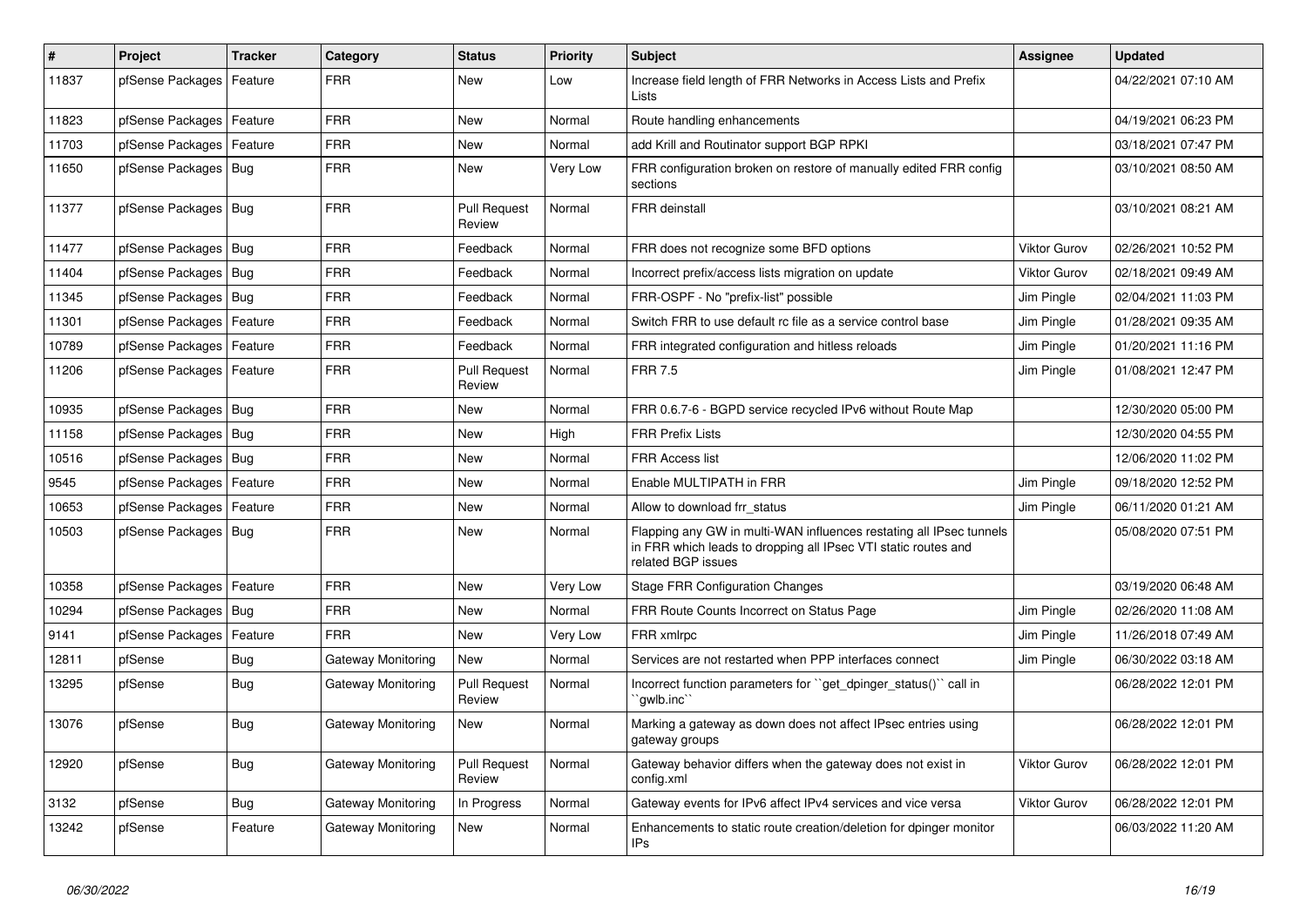| #     | Project                 | <b>Tracker</b>     | Category           | <b>Status</b>                 | <b>Priority</b> | <b>Subject</b>                                                                                                                                 | Assignee            | <b>Updated</b>      |
|-------|-------------------------|--------------------|--------------------|-------------------------------|-----------------|------------------------------------------------------------------------------------------------------------------------------------------------|---------------------|---------------------|
| 11960 | pfSense                 | <b>Bug</b>         | Gateway Monitoring | Feedback                      | Normal          | Gateway Monitoring Traffic Goes Out Default Gateway                                                                                            |                     | 12/20/2021 05:43 AM |
| 6333  | pfSense                 | Bug                | Gateway Monitoring | Confirmed                     | Normal          | Bootup starts/restarts dpinger multiple times                                                                                                  | Luiz Souza          | 11/16/2020 01:11 PM |
| 8192  | pfSense                 | <b>Bug</b>         | Gateway Monitoring | <b>New</b>                    | Low             | dpinger - Change in ISP link-local IPv6 address drops connectivity                                                                             | Luiz Souza          | 11/05/2020 07:31 AM |
| 7671  | pfSense                 | Feature            | Gateway Monitoring | <b>New</b>                    | Normal          | Gateway Monitoring Via Custom Script or Telnet.                                                                                                |                     | 09/18/2020 02:59 PM |
| 3859  | pfSense                 | Feature            | Gateway Monitoring | <b>New</b>                    | Low             | Make it possible to set the source IP address for gateway monitoring                                                                           |                     | 11/06/2016 10:12 PM |
| 13320 | pfSense Plus            | <b>Bug</b>         | Gateways           | <b>New</b>                    | Normal          | IP aliases with a CARP VIP parent are not available as VIP choices<br>for gateway groups                                                       |                     | 06/29/2022 02:03 PM |
| 12942 | pfSense                 | <b>Bug</b>         | Gateways           | <b>New</b>                    | Normal          | Code to kill states for old gateway when reconnecting an interface is<br>incorrect                                                             | Jim Pingle          | 06/28/2022 12:01 PM |
| 12632 | pfSense                 | Bug                | Gateways           | New                           | High            | Assigning a /30 WAN IP address at the console does not save the<br>gateway correctly                                                           |                     | 06/28/2022 12:01 PM |
| 11570 | pfSense                 | Regression         | Gateways           | <b>Pull Request</b><br>Review | Normal          | Gateway monitoring services is not always restarted on interface<br>events, which may prevent a WAN from recovering back to an online<br>state | <b>Viktor Gurov</b> | 06/28/2022 12:01 PM |
| 13294 | pfSense                 | Feature            | Gateways           | <b>New</b>                    | Low             | Change gateway name                                                                                                                            |                     | 06/22/2022 06:07 PM |
| 12857 | pfSense                 | Bug                | Gateways           | <b>New</b>                    | Normal          | Firewall gateway goes away when making changes to Bridge0<br>device                                                                            |                     | 02/27/2022 11:20 AM |
| 12764 | pfSense                 | <b>Bug</b>         | Gateways           | <b>New</b>                    | Normal          | VTI gateway status is pending after assigning the VTI interface                                                                                |                     | 02/07/2022 05:41 AM |
| 12077 | pfSense                 | Feature            | Gateways           | <b>New</b>                    | Normal          | Allow stick-connections per gateway group                                                                                                      |                     | 06/24/2021 08:45 AM |
| 11213 | pfSense                 | Feature            | Gateways           | <b>New</b>                    | Low             | Option to mark gateway as down directly from Table                                                                                             |                     | 01/03/2021 07:09 AM |
| 10875 | pfSense                 | <b>Bug</b>         | Gateways           | <b>New</b>                    | Normal          | PPP periodic reset does not fully restore gateway group round-robin<br>functionality                                                           | Luiz Souza          | 11/05/2020 07:44 AM |
| 8343  | pfSense                 | Bug                | Gateways           | <b>New</b>                    | Normal          | Gateway Routes (Default Routes) not removed in Kernel when<br>removed from GUI                                                                 |                     | 05/14/2020 01:22 AM |
| 8846  | pfSense                 | <b>Bug</b>         | Gateways           | <b>New</b>                    | Low             | Misleading gateway error message adding/editing static routes using<br>a disabled interface                                                    |                     | 08/21/2019 11:29 AM |
| 8743  | pfSense                 | Todo               | Gateways           | <b>New</b>                    | Low             | Gateway Groups page should list gateways in tier order                                                                                         |                     | 08/14/2019 12:16 PM |
| 9650  | pfSense                 | Bug                | Gateways           | <b>New</b>                    | Normal          | IPv6 connection drops (ir-)regular on Kabelvodafone (German cable<br>ISP)                                                                      |                     | 07/27/2019 07:14 AM |
| 12805 | pfSense Docs            | <b>New Content</b> | General            | <b>New</b>                    | Very Low        | Add documentation about what triggers a notfication                                                                                            |                     | 02/15/2022 05:10 PM |
| 12804 | pfSense Docs            | <b>New Content</b> | General            | <b>New</b>                    | Very Low        | Create Slack documentation                                                                                                                     |                     | 02/15/2022 04:59 PM |
| 12570 | pfSense Docs            | Correction         | General            | <b>New</b>                    | Normal          | Active appliance list missing 6100                                                                                                             |                     | 12/06/2021 11:41 AM |
| 9370  | pfSense Docs            | Correction         | General            | In Progress                   | Normal          | Update old screenshots                                                                                                                         | Jim Pingle          | 12/03/2021 09:55 AM |
| 12214 | pfSense Docs            | Todo               | General            | <b>New</b>                    | Low             | Connect to WebGui.                                                                                                                             |                     | 08/05/2021 04:39 AM |
| 10821 | pfSense Docs            | Correction         | General            | <b>New</b>                    | Normal          | Use neutral language alternatives                                                                                                              | Jim Pingle          | 09/23/2020 10:43 AM |
| 12354 | pfSense Packages   Todo |                    | haproxy            | Feedback                      | High            | Update haproxy-devel to mitigate CVE-2021-40346                                                                                                | <b>Viktor Gurov</b> | 05/12/2022 08:50 AM |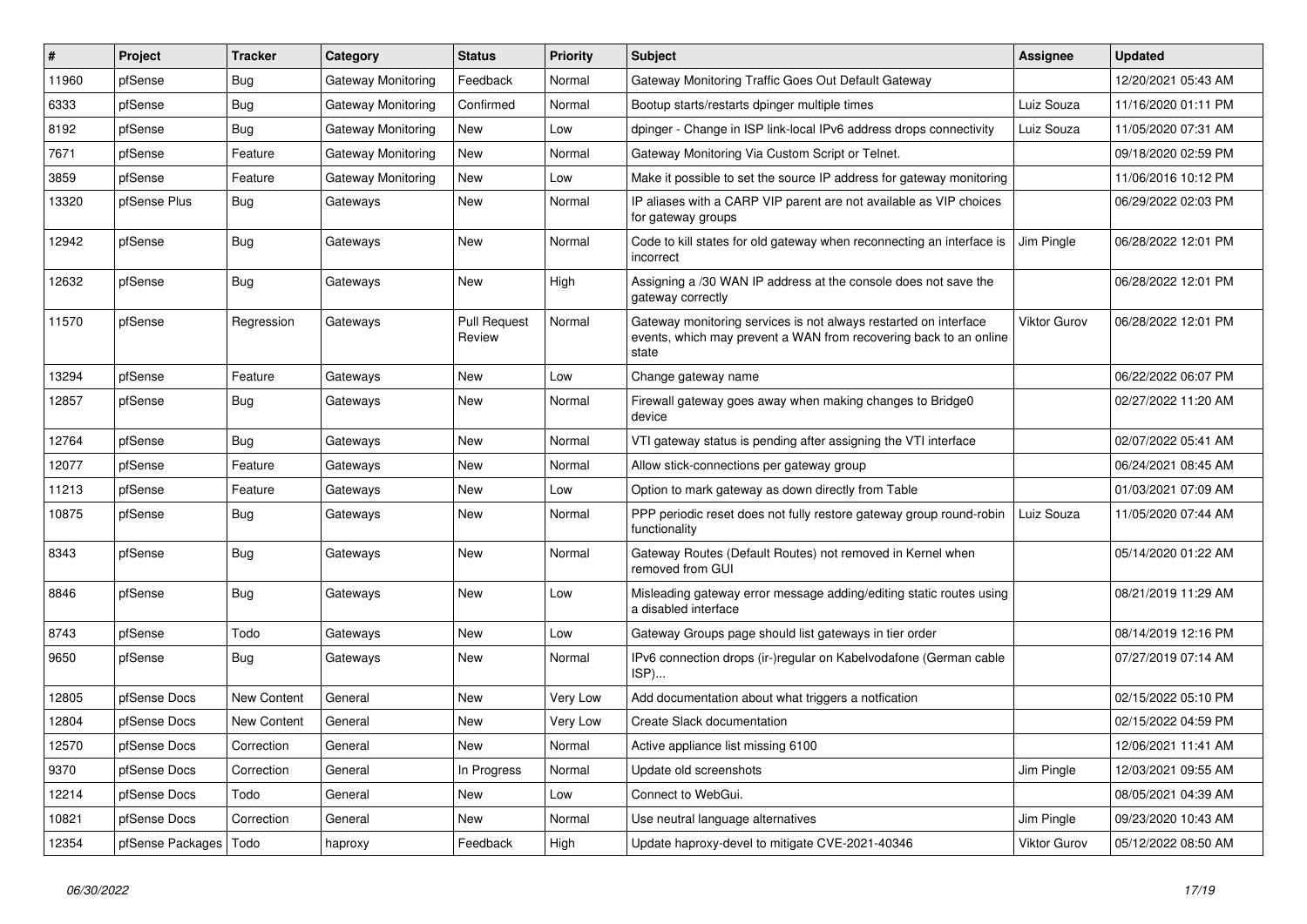| $\vert$ # | Project                 | <b>Tracker</b> | Category | <b>Status</b> | <b>Priority</b> | Subject                                                                                             | <b>Assignee</b>     | <b>Updated</b>      |
|-----------|-------------------------|----------------|----------|---------------|-----------------|-----------------------------------------------------------------------------------------------------|---------------------|---------------------|
| 13098     | pfSense Packages        | Bug            | haproxy  | Feedback      | Low             | HAProxy Virtual IP broken link under Frontend setup                                                 |                     | 04/27/2022 08:35 AM |
| 10779     | pfSense Packages        | Feature        | haproxy  | Feedback      | Normal          | HAProxy SSL/TLS Compatibility Mode                                                                  | <b>Viktor Gurov</b> | 04/22/2022 02:20 AM |
| 10936     | pfSense Packages        | Bug            | haproxy  | Feedback      | Normal          | both haproxy/haproxy-devel non-existent option lb-agent-chk                                         |                     | 04/21/2022 12:40 PM |
| 7039      | pfSense Packages   Bug  |                | haproxy  | Feedback      | Normal          | HAProxy backend configuration does not handle intermediate CAs<br>properly                          |                     | 04/21/2022 12:40 PM |
| 13022     | pfSense Packages        | Bug            | haproxy  | Feedback      | Normal          | HAProxy - Sub Frontends ignore Client verification CA certificates                                  |                     | 04/06/2022 12:55 PM |
| 11036     | pfSense Packages   Bug  |                | haproxy  | New           | Normal          | <b>HAproxy ACL</b>                                                                                  |                     | 02/11/2022 11:27 AM |
| 9500      | pfSense Packages        | <b>Bug</b>     | haproxy  | <b>New</b>    | Normal          | HAproxy does not delete non-applicable action config                                                |                     | 01/18/2022 06:28 AM |
| 12465     | pfSense Packages        | Feature        | haproxy  | New           | Normal          | Add forwardfor advanced usecases                                                                    |                     | 10/16/2021 07:35 PM |
| 12427     | pfSense Packages   Todo |                | haproxy  | New           | Normal          | ha-proxy: action order in the GUI is not keeped in the resulting<br>ha-proxy configuration          |                     | 10/06/2021 07:02 AM |
| 10739     | pfSense Packages        | Feature        | haproxy  | Feedback      | Normal          | Update HAproxy-devel package to 2.2 and HAproxy to 2.0                                              | Viktor Gurov        | 10/03/2021 03:53 PM |
| 11135     | pfSense Packages        | Bug            | haproxy  | Feedback      | High            | HAproxy OCSP reponse crontab bug                                                                    | Viktor Gurov        | 09/10/2021 11:51 AM |
| 11756     | pfSense Packages        | Bug            | haproxy  | Feedback      | Normal          | HaProxy does not transfer backend states during reload                                              | <b>Viktor Gurov</b> | 07/14/2021 01:21 PM |
| 11937     | pfSense Packages   Bug  |                | haproxy  | Feedback      | Normal          | HAproxy "Use Client-IP" option breaks Captive Portal                                                | <b>Viktor Gurov</b> | 06/22/2021 08:48 AM |
| 11491     | pfSense Packages        | Bug            | haproxy  | Feedback      | Normal          | haproxy-devel v0.62 2 - startup error 'httpchk'                                                     | <b>Viktor Gurov</b> | 06/22/2021 08:46 AM |
| 11000     | pfSense Packages        | Bug            | haproxy  | New           | Very Low        | haproxy deprecated trick suggested                                                                  |                     | 12/23/2020 02:55 PM |
| 7686      | pfSense Packages        | Feature        | haproxy  | New           | Normal          | Add option in HAProxy to configure SSL defaults based on the<br>Mozilla SSL Configuration Generator |                     | 08/16/2019 01:09 PM |
| 9648      | pfSense Packages        | Feature        | haproxy  | New           | Very Low        | Multiple node Sync HAProxy configuration to backup CARP<br>members via XMLRPC.                      |                     | 07/25/2019 10:04 AM |
| 8982      | pfSense Packages        | Feature        | haproxy  | New           | Normal          | HAproxy ACL support for map in configuration UI                                                     |                     | 06/25/2019 01:49 AM |
| 9599      | pfSense Packages        | Feature        | haproxy  | New           | Normal          | Support for "peers" in HAproxy                                                                      |                     | 06/25/2019 01:47 AM |
| 6784      | pfSense Packages        | Bug            | haproxy  | New           | Normal          | HAProxy version .48 will not use URL Table Alias for front end<br>listener                          |                     | 02/18/2019 05:32 PM |
| 6861      | pfSense Packages        | Bug            | haproxy  | <b>New</b>    | Normal          | Ha-Proxy duplicated backend used in place of original backend                                       |                     | 02/18/2019 05:30 PM |
| 9335      | pfSense Packages        | Bug            | haproxy  | Feedback      | Normal          | Stored XSS in HAProxy / haproxy listeners edit.php                                                  | Jim Pingle          | 02/18/2019 09:35 AM |
| 8232      | pfSense Packages        | Feature        | haproxy  | <b>New</b>    | Normal          | different ssl options based on the sni name                                                         |                     | 01/30/2019 10:36 AM |
| 9261      | pfSense Packages        | Bug            | haproxy  | New           | Normal          | haproxy GUI failure                                                                                 |                     | 01/08/2019 12:41 PM |
| 9247      | pfSense Packages   Bug  |                | haproxy  | New           | Low             | HAProxy multiple server selection on stats pages doesn't work                                       |                     | 01/02/2019 04:44 PM |
| 9077      | pfSense Packages        | Feature        | haproxy  | New           | Normal          | haproxy UI: Add seperator lines                                                                     |                     | 10/29/2018 06:06 AM |
| 8869      | pfSense Packages        | Feature        | haproxy  | New           | Normal          | HAproxy should use RFC 7919 DH parameter files                                                      |                     | 10/17/2018 10:46 AM |
| 8902      | pfSense Packages   Bug  |                | haproxy  | New           | Normal          | HAproxy package not use custom DNS for lookup on apply new<br>config                                |                     | 09/16/2018 08:16 AM |
| 8438      | pfSense Packages   Bug  |                | haproxy  | New           | High            | haproxy: can't use ACL for cert with http-response actions                                          |                     | 05/24/2018 01:12 PM |